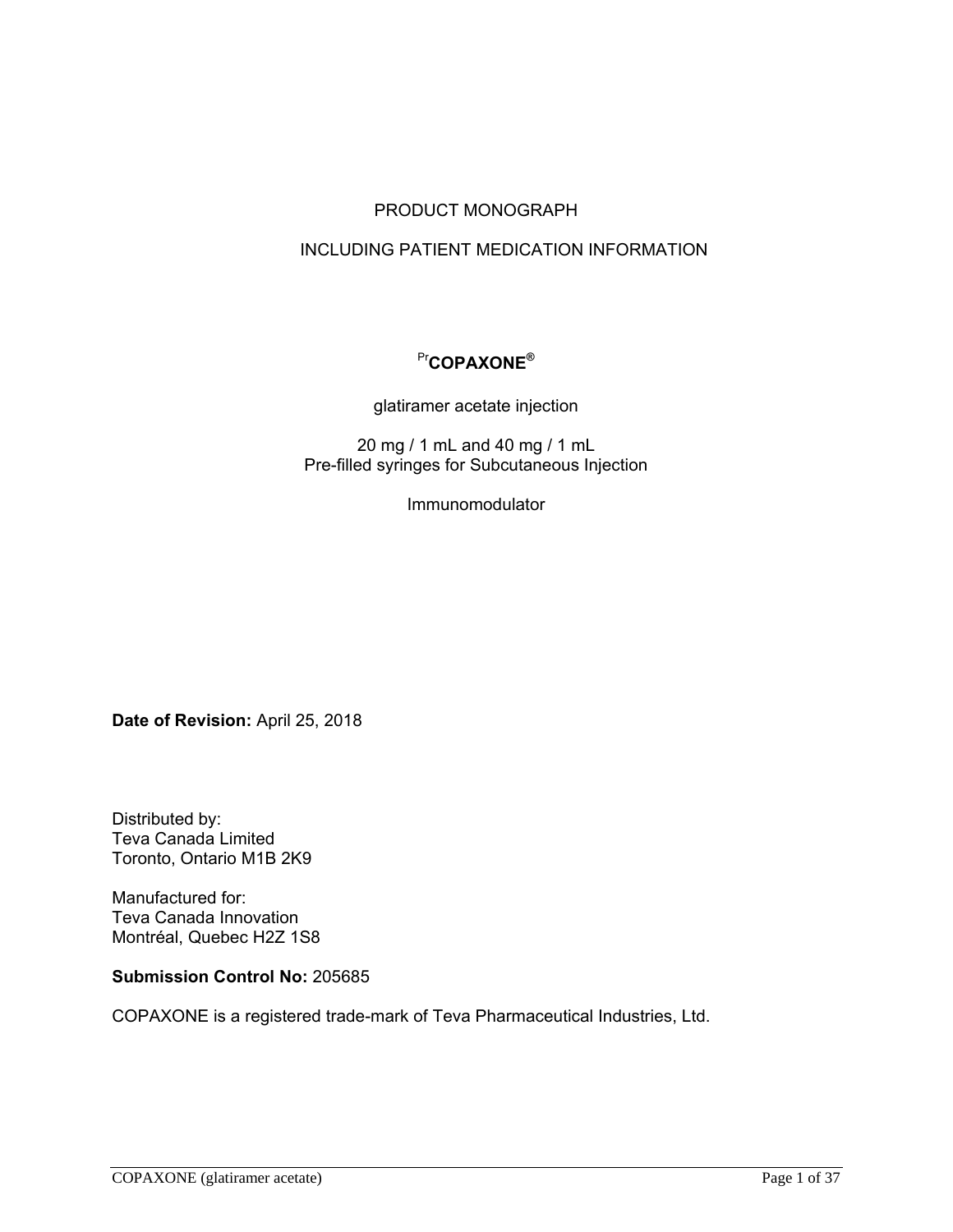# RECENT MAJOR LABEL CHANGES

| Warnings and Precautions, Pregnant Women (7.1.1) | Apr/2018 |
|--------------------------------------------------|----------|
| Drug Interactions (9)                            | Apr/2018 |
| Mechanism of Action (10.1)                       | Apr/2018 |

## **TABLE OF CONTENTS**

| 1              |       |                                                               |  |
|----------------|-------|---------------------------------------------------------------|--|
|                | 1.1   |                                                               |  |
|                | 1.2   |                                                               |  |
| $\overline{2}$ |       |                                                               |  |
| 3              |       |                                                               |  |
|                | 3.1   |                                                               |  |
|                | 3.2   |                                                               |  |
|                | 3.3   |                                                               |  |
|                | 3.4   |                                                               |  |
| 4              |       |                                                               |  |
| 5              |       | DOSAGE FORMS, STRENGTHS, COMPOSITION AND PACKAGING  6         |  |
| 6              |       |                                                               |  |
|                | 6.1   |                                                               |  |
|                | 6.1.1 |                                                               |  |
|                | 6.1.2 |                                                               |  |
|                | 6.1.3 |                                                               |  |
|                | 6.1.4 |                                                               |  |
| 7              |       |                                                               |  |
|                | 7.1   |                                                               |  |
|                | 7.2   |                                                               |  |
|                | 7.3   |                                                               |  |
|                | 7.4   | Abnormal Laboratory Findings: Hematologic, Clinical Chemistry |  |
|                | 7.5   |                                                               |  |
| 8              |       |                                                               |  |
|                | 8.1   |                                                               |  |
| 9              |       |                                                               |  |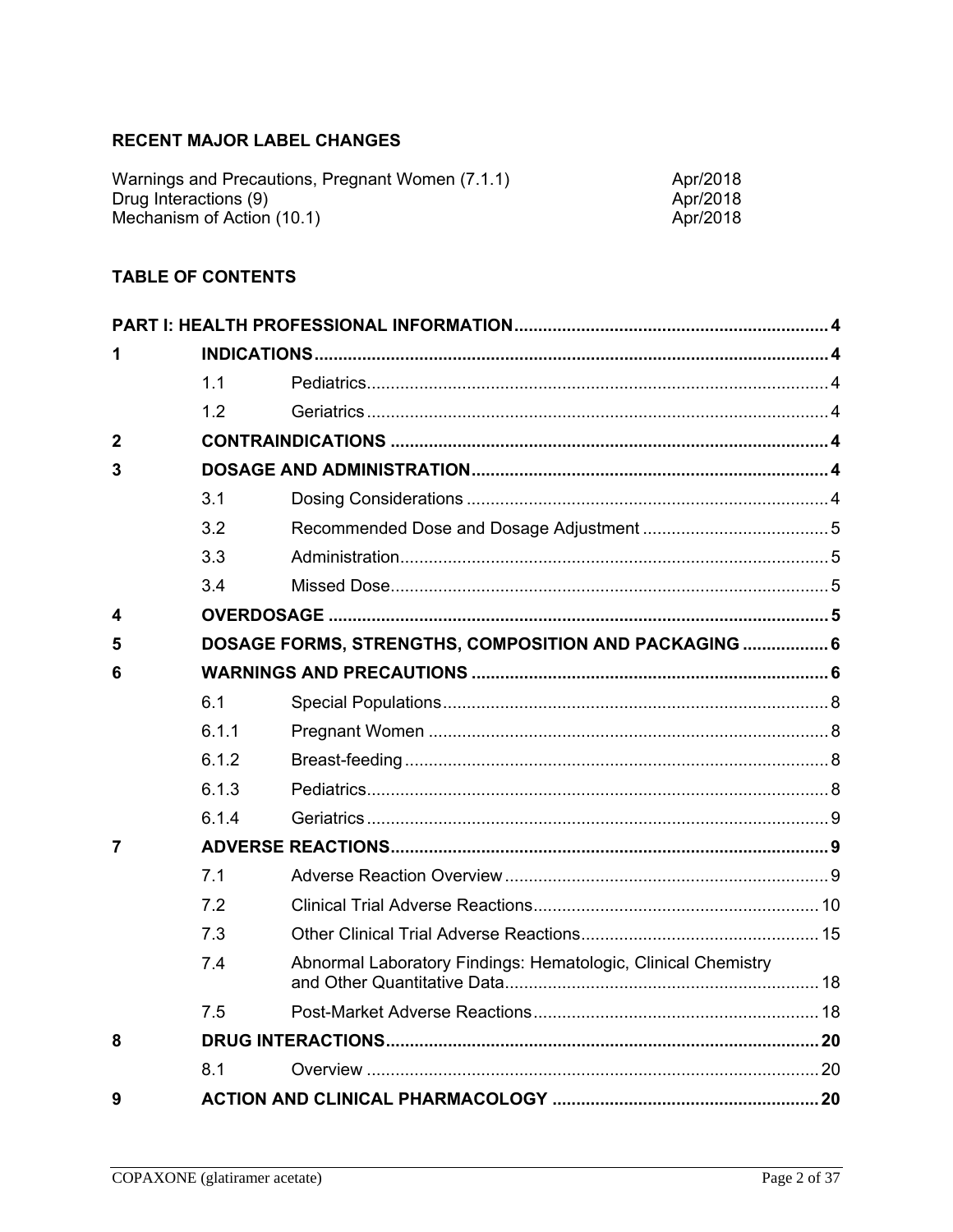|    | 9.1 |  |
|----|-----|--|
|    | 9.2 |  |
| 10 |     |  |
| 11 |     |  |
| 12 |     |  |
| 13 |     |  |
| 14 |     |  |
|    |     |  |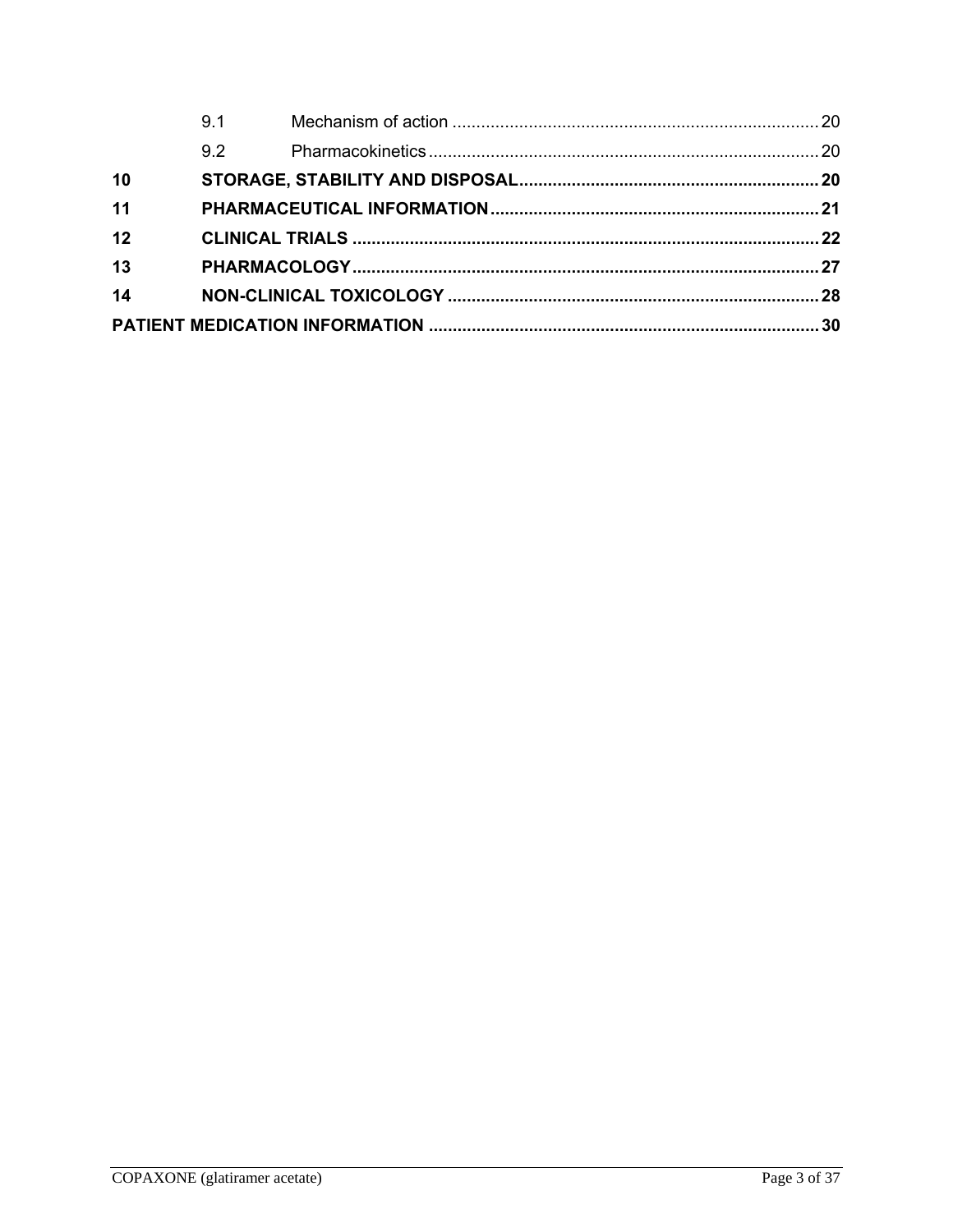## **PART I: HEALTH PROFESSIONAL INFORMATION**

## **1 INDICATIONS**

COPAXONE (glatiramer acetate) is indicated for:

### **20 mg/mL once-daily:**

Treatment of ambulatory patients with Relapsing Remitting Multiple Sclerosis (RRMS), including patients who have experienced a single demyelinating event and have lesions typical of multiple sclerosis on brain MRI:

- To decrease the frequency of clinical exacerbations
- To reduce the number and volume of active brain lesions identified on Magnetic Resonance Imaging (MRI) scans.

### **40 mg/mL three times-a-week:**

Treatment of ambulatory patients with Relapsing Remitting Multiple Sclerosis (RRMS):

- To decrease the frequency of clinical exacerbations
- To reduce the number and volume of active brain lesions identified on Magnetic Resonance Imaging (MRI) scans.

The safety and efficacy of COPAXONE in chronic progressive MS have not been established.

#### **1.1 Pediatrics**

**Pediatrics (under 18 years of age)**: No data are available to Health Canada; therefore, Health Canada has not authorized an indication for pediatric use.

### **1.2 Geriatrics**

**Geriatrics (over 65 years of age):** No data are available to Health Canada; therefore, Health Canada has not authorized an indication for geriatric use.

## **2 CONTRAINDICATIONS**

COPAXONE is contraindicated in patients who are hypersensitive to this drug or to any ingredient in the formulation, including any non-medicinal ingredient, or component of the container. For a complete listing, see Dosage Forms, Strengths, Composition and Packaging.

#### **3 DOSAGE AND ADMINISTRATION**

#### **3.1 Dosing Considerations**

*COPAXONE should only be prescribed by (or following consultation with) clinicians who are experienced in the diagnosis and management of Multiple Sclerosis.*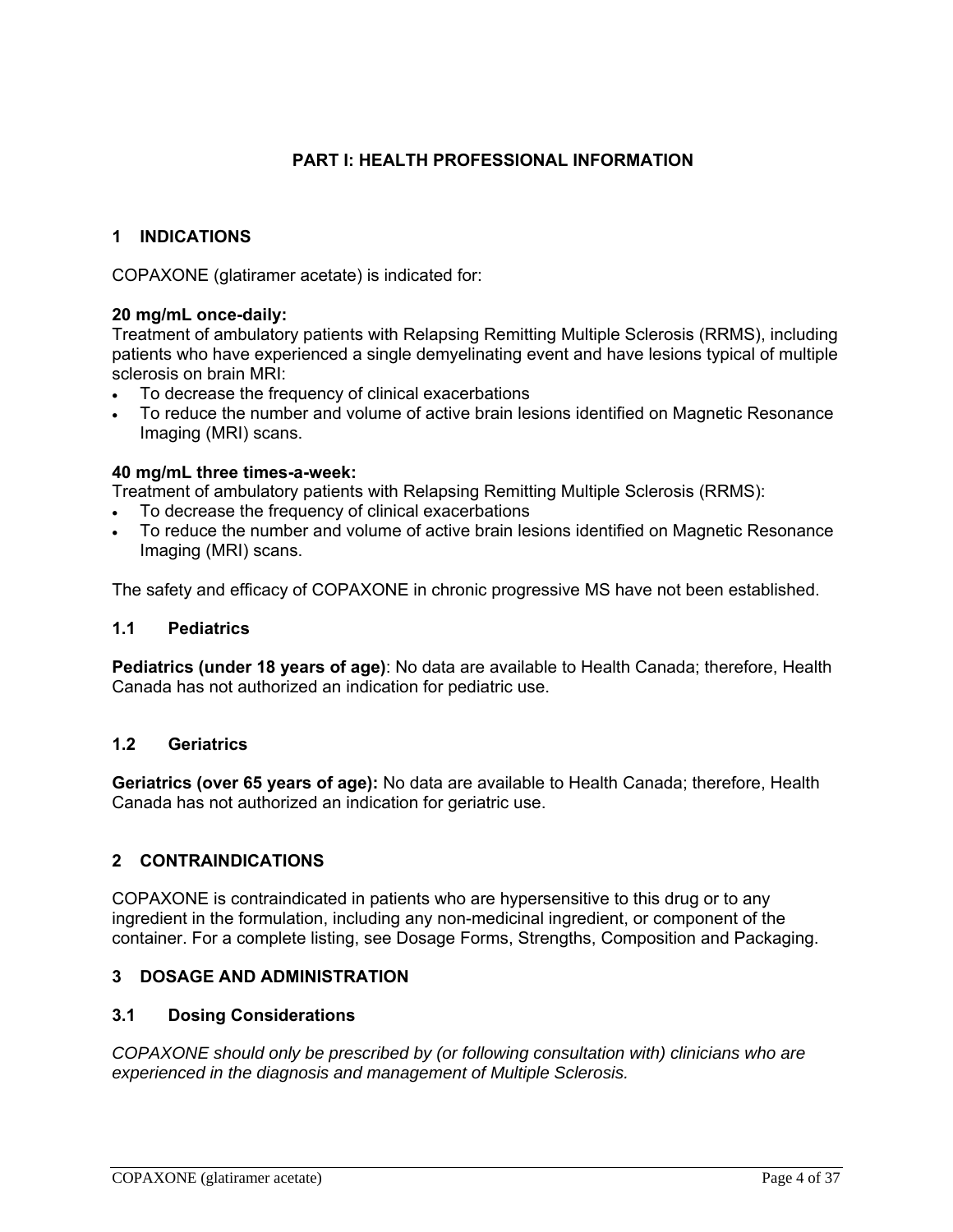The only recommended route of administration of COPAXONE (glatiramer acetate) injection is the subcutaneous route. COPAXONE should not be administered by the intravenous route.

## **3.2 Recommended Dose and Dosage Adjustment**

The recommended dose and dosing schedule of COPAXONE (glatiramer acetate injection) for the treatment of Relapsing Remitting MS depends on the product strength selected:

- **COPAXONE 20 mg/mL:** Administer once per day
- or
- **COPAXONE 40 mg/mL:** Administer three times per week and at least 48 hours apart

## **COPAXONE 20 mg/mL and COPAXONE 40 mg/mL are not interchangeable.**

Health Canada has not authorized an indication for pediatric use (see Section 1.1: Pediatrics).

#### **3.3 Administration**

Please see **Part III - Patient Medication Information (Instructions for Use)** for instructions on the preparation and injection of COPAXONE.

### **3.4 Missed Dose**

If a dose is missed it should be taken as soon as possible. If, however, it is closer to the time of the next dose, skip the missed dose and resume at the usual dosing schedule.

For COPAXONE 20 mg/mL, avoid giving 2 injections in the same 12-hour period.

For COPAXONE 40 mg/mL, ensure injections are at least 48 hours apart.

## **4 OVERDOSAGE**

Cases of overdose with COPAXONE (up to 300 mg glatiramer acetate) have been reported. These cases were not associated with any adverse reactions other than those mentioned in **ADVERSE REACTIONS**. In case of overdose, patients should be monitored and the appropriate symptomatic and supportive therapy instituted.

For management of a suspected drug overdose, contact your regional poison control centre.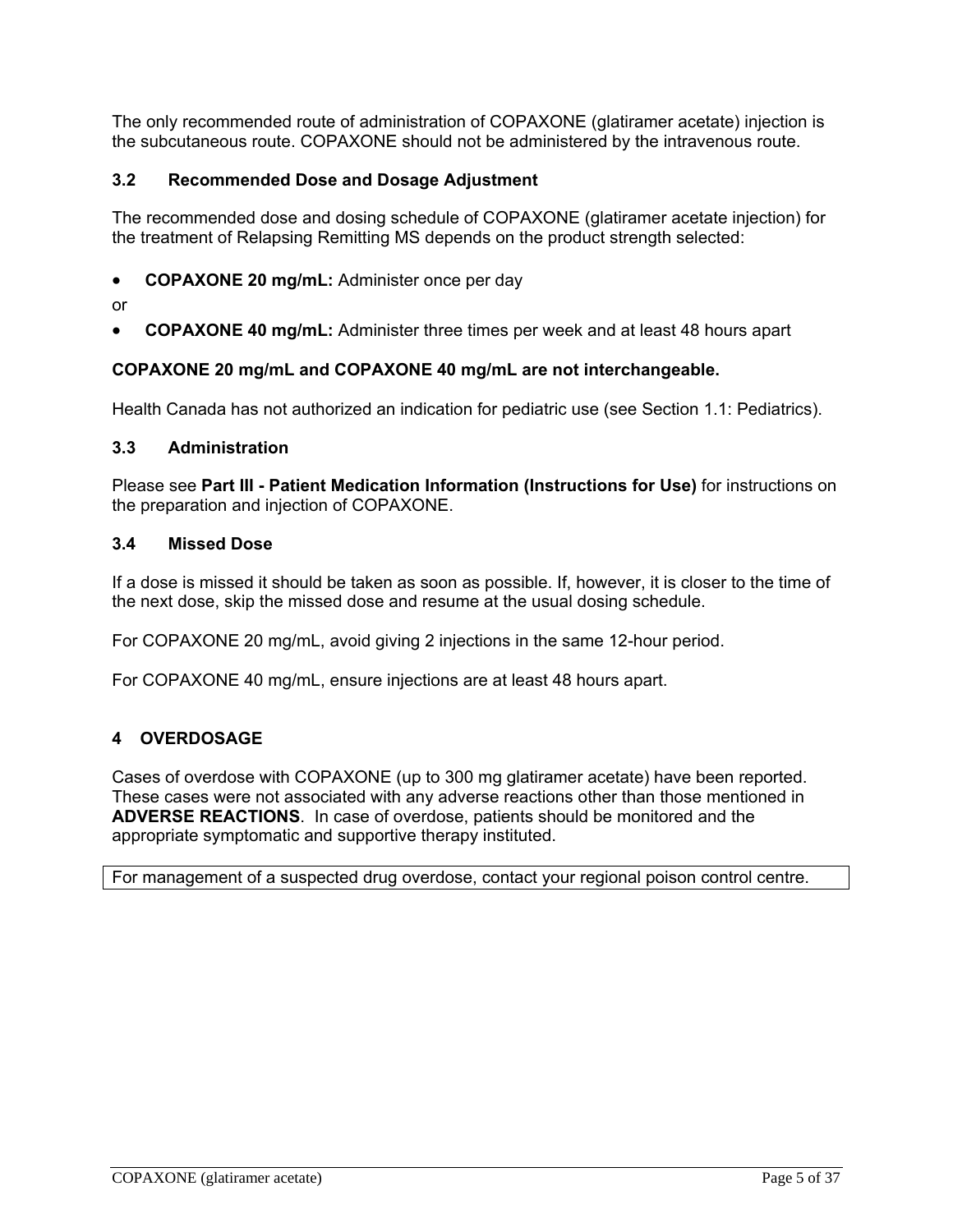## **5 DOSAGE FORMS, STRENGTHS, COMPOSITION AND PACKAGING**

| Route of<br>Administration | Dosage Form /<br><b>Strength/Composition</b> | <b>Nonmedicinal Ingredients</b>               |
|----------------------------|----------------------------------------------|-----------------------------------------------|
| Subcutaneous               | 20 mg / 1 mL<br>Prefilled syringe            | 40 mg mannitol in sterile water for injection |
|                            | 40 mg / 1 mL<br>Prefilled syringe            | 40 mg mannitol in sterile water for injection |

**Table 1: Dosage Forms, Strengths, Composition and Packaging** 

- COPAXONE (glatiramer acetate injection) single-use **20 mg/1 mL** pre-filled syringes have white plunger rods. Each pre-filled syringe contains glatiramer acetate, mannitol and sterile water for injection. Available in packs of 30 single-use 20 mg/1 mL pre-filled glass syringes.
- COPAXONE (glatiramer acetate injection) single use **40 mg/1 mL** prefilled syringes have blue plunger rods. Each pre-filled syringe contains glatiramer acetate, mannitol and sterile water for injection. Available in packs of 12 single-use 40 mg/1 mL prefilled glass syringes.

## **6 WARNINGS AND PRECAUTIONS**

The only recommended route of administration of COPAXONE (glatiramer acetate) injection is the subcutaneous route. COPAXONE should not be administered by the intravenous or intramuscular routes.

## **General**

Patients should be instructed in aseptic self-injection techniques to assure the safe administration of COPAXONE (glatiramer acetate), including a careful review of the **Part III – Patient Medication Information**. The first injection should be performed under the supervision of an appropriately qualified health care professional. Patient understanding and use of aseptic self-injection techniques and procedures should be periodically re-evaluated. Patients should be cautioned against the re-use of needles or syringes and instructed in safe disposal procedures. A puncture-resistant container for disposal of used needles and syringes should be used by the patient. Patients should be instructed on the safe disposal of full containers.

## *Localized Adverse Reactions Associated with Subcutaneous Use*

At injection sites, localized lipoatrophy and, rarely, injection site skin necrosis have been reported during clinical trials and post-marketing experience (see **ADVERSE REACTIONS**). Lipoatrophy may occur after treatment onset (sometimes as early as several months) and may be permanent. There is no known therapy for lipoatrophy. To assist in possibly minimizing these events the patient should be advised to follow proper injection technique and to rotate injection areas and sites on a regular basis (see **Part III – Patient Medication Information**).

## **Carcinogenesis and Mutagenesis**

Preclinical studies to assess the carcinogenic potential of glatiramer acetate in mice and rats do not suggest any evidence of carcinogenic potential related to glatiramer acetate administered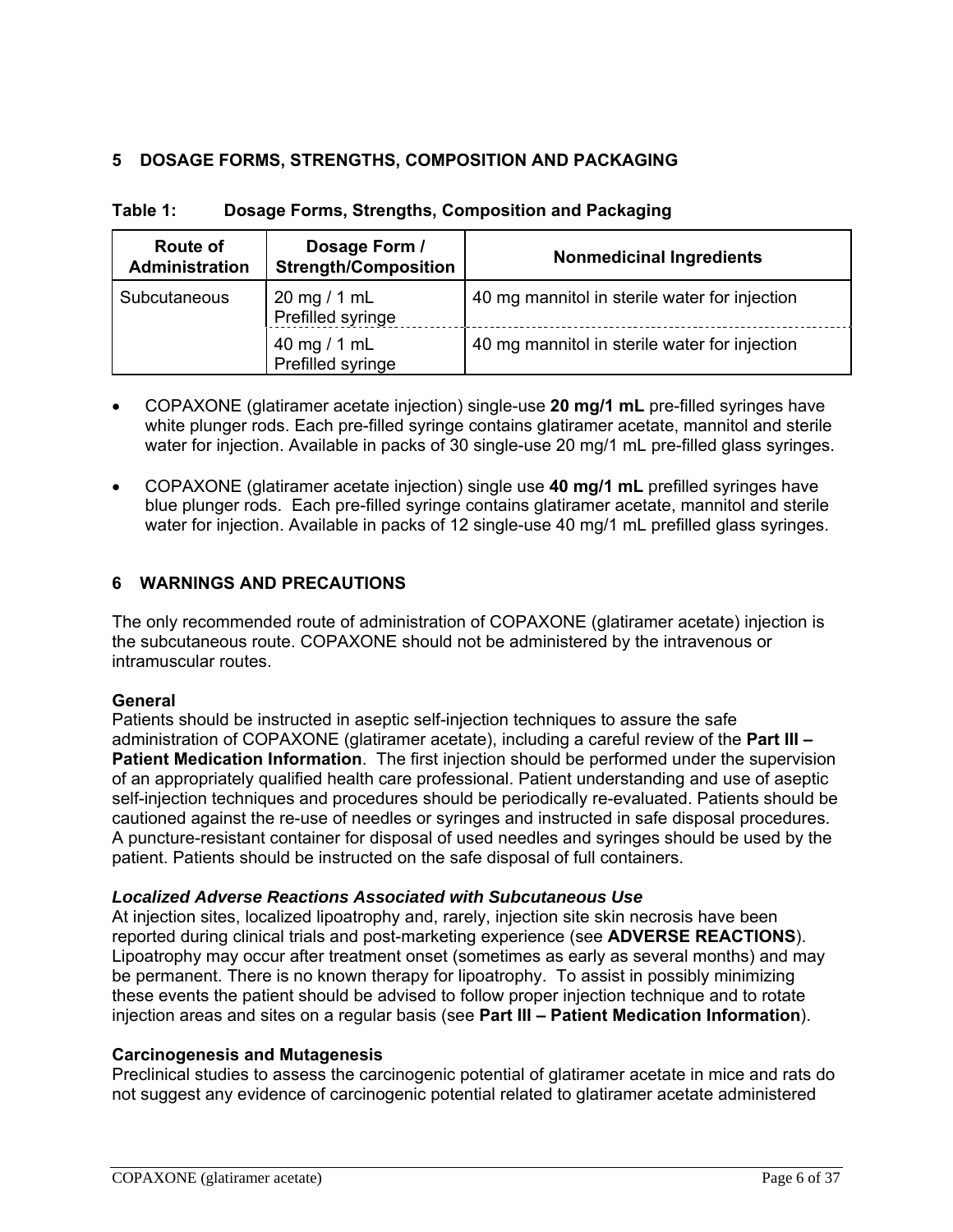subcutaneously at dose levels of up to 30 mg/kg/day in rats and 60 mg/kg/day in mice (see **NON-CLINICAL TOXICOLOGY: Carcinogenicity**). The relevance of these findings for humans is unknown (see **WARNINGS AND PRECAUTIONS: Immune - Considerations Involving the Use of a Product Capable of Modifying Immune Responses**).

## **Cardiovascular**

Symptoms of Potentially Cardiac Origin: A number of patients exposed to either COPAXONE 20 mg/mL once per day in 4 placebo-controlled trials, or COPAXONE 40 mg/mL three times per week in a single placebo-controlled trial, experienced at least one episode of what was described as transient chest pain (see **ADVERSE REACTIONS**). While some of these episodes occurred in the context of the Immediate Post-Injection Reaction (see **ADVERSE REACTIONS**), many did not. The pathogenesis of this symptom is unknown. Patients in controlled clinical trials were free of significant cardiovascular problems (New York Heart Association Class I and II) and thus the risks associated with COPAXONE treatment for Multiple Sclerosis patients with comorbid cardiovascular disease are unknown.

Immediate Post-Injection Reaction: COPAXONE has been associated with a constellation of symptoms appearing immediately after injection that included at least two of the following: flushing, chest pain, palpitations, anxiety, dyspnea, constriction of the throat and urticaria (see **ADVERSE REACTIONS: Immediate Post-Injection Reaction**).

### **Immune**

**Considerations Involving the Use of a Product Capable of Modifying Immune Responses: COPAXONE is an antigenic substance and thus it is possible that detrimental host responses can occur with its use. Whether COPAXONE can alter normal human immune responses, such as the recognition of foreign antigens is unknown. It is therefore possible that treatment with COPAXONE may undermine the body's defenses against infections and tumor surveillance. Systematic assessments of these risks have not been done. Continued alteration of cellular immunity due to chronic treatment with glatiramer acetate might result in untoward effects**.

Glatiramer acetate-reactive antibodies are formed in practically all patients exposed to treatment with the recommended dose. Studies in both the rat and monkey have suggested that immune complexes are deposited in the renal glomeruli. Furthermore, in a controlled clinical trial of 125 RRMS patients given glatiramer acetate 20 mg for 2 years, serum IgG levels reached at least 3 times baseline values in 80% of patients by 3 months of initiation of treatment. By 12 months of treatment, however, 30% of patients still had IgG levels at least 3 times baseline values, and 90% had levels above baseline by 12 months. The antibodies are exclusively of the IgG subtype - and predominantly of the IgG-1 subtype. No IgE type antibodies could be detected in any of the 94 sera tested.

Nevertheless, anaphylaxis can be associated with the administration of almost any foreign substance and, therefore, this risk cannot be excluded.

COPAXONE has not been studied in patients with a history of severe anaphylactoid reactions, obstructive pulmonary disease or asthma, nor in patients under treatment for either of these two latter conditions. Particular caution is therefore advised regarding the use of COPAXONE in such patients.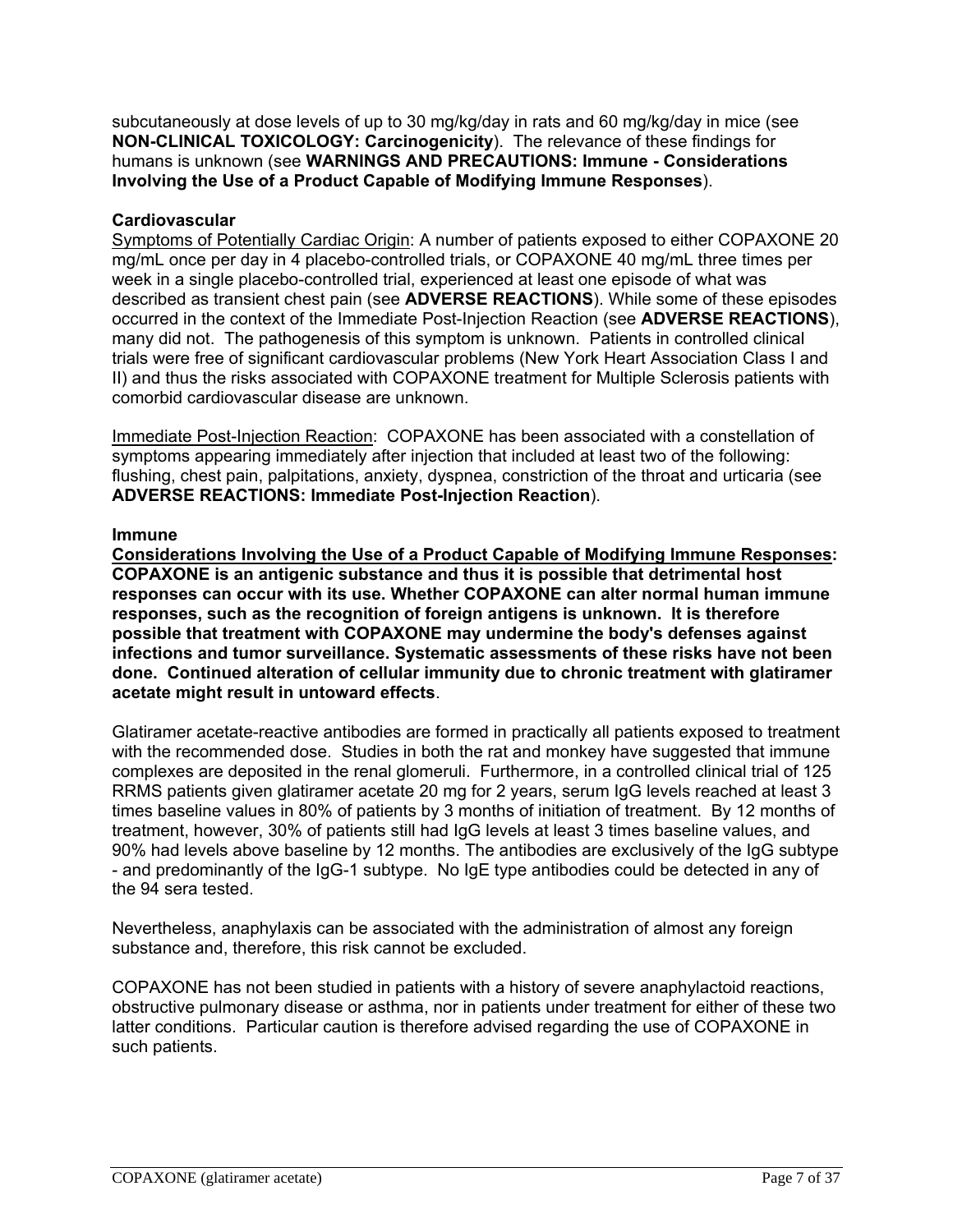Anaphylactoid reactions associated with the use of COPAXONE have been reported in rare instances (<1/1000) during the post-marketing period. Some cases required treatment with epinephrine and other appropriate medical treatment.

### **Monitoring and Laboratory Tests**

In patients with renal impairment, renal function should be monitored while they are treated with COPAXONE.

### **Renal**

The pharmacokinetics of COPAXONE in patients with impaired renal function have not been determined. In patients with renal impairment, renal function should be monitored while they are treated with COPAXONE. While there is no evidence of glomerular deposition of immune complexes in patients, the possibility cannot be excluded.

### **6.1 Special Populations**

### **6.1.1 Pregnant Women**

There are no adequate and well-controlled studies in pregnant women. No evidence of reproductive toxicity was observed in preclinical studies (see **NON-CLINICAL TOXICOLOGY: Reproduction and Teratology**). The potential risk for humans is not fully known (See **ADVERSE REACTIONS, Post-Market Adverse Reactions).** However, since animal reproduction studies are not always predictive of human response and there are no adequate and well controlled studies in pregnant women with MS, COPAXONE should be used during pregnancy only when, in the judgment of the physician, the potential benefits outweigh the possible hazards.

During pre-marketing clinical trials with COPAXONE (20 mg/mL once per day), seven women conceived while being treated with the active drug. One case was lost to follow-up. Three of the patients electively discontinued pregnancy. Three patients stopped treatment 1, 1.5 and 2 months after learning they were pregnant; all delivered healthy babies. In a 12-month placebocontrolled trial with COPAXONE (40 mg/mL three times per week) a total of nine pregnancies were reported. Of these, one patient experienced a spontaneous abortion at 13 weeks gestation and three patients had elective abortions. Five pregnancies were carried to term and all delivered healthy babies. Patients stopped treatment with COPAXONE prior to or upon learning that they were pregnant.

## **6.1.2 Breast-feeding**

It is not known whether COPAXONE is excreted in human milk. Because many drugs are excreted in human milk, caution should be exercised when COPAXONE is administered to a nursing woman. No significant effects on offspring growth and development were observed in preclinical studies (see **NON-CLINICAL TOXICOLOGY: Reproduction and Teratology**).

## **6.1.3 Pediatrics**

**Pediatrics (under 18 years of age)**: No data are available to Health Canada; therefore, Health Canada has not authorized an indication for pediatric use.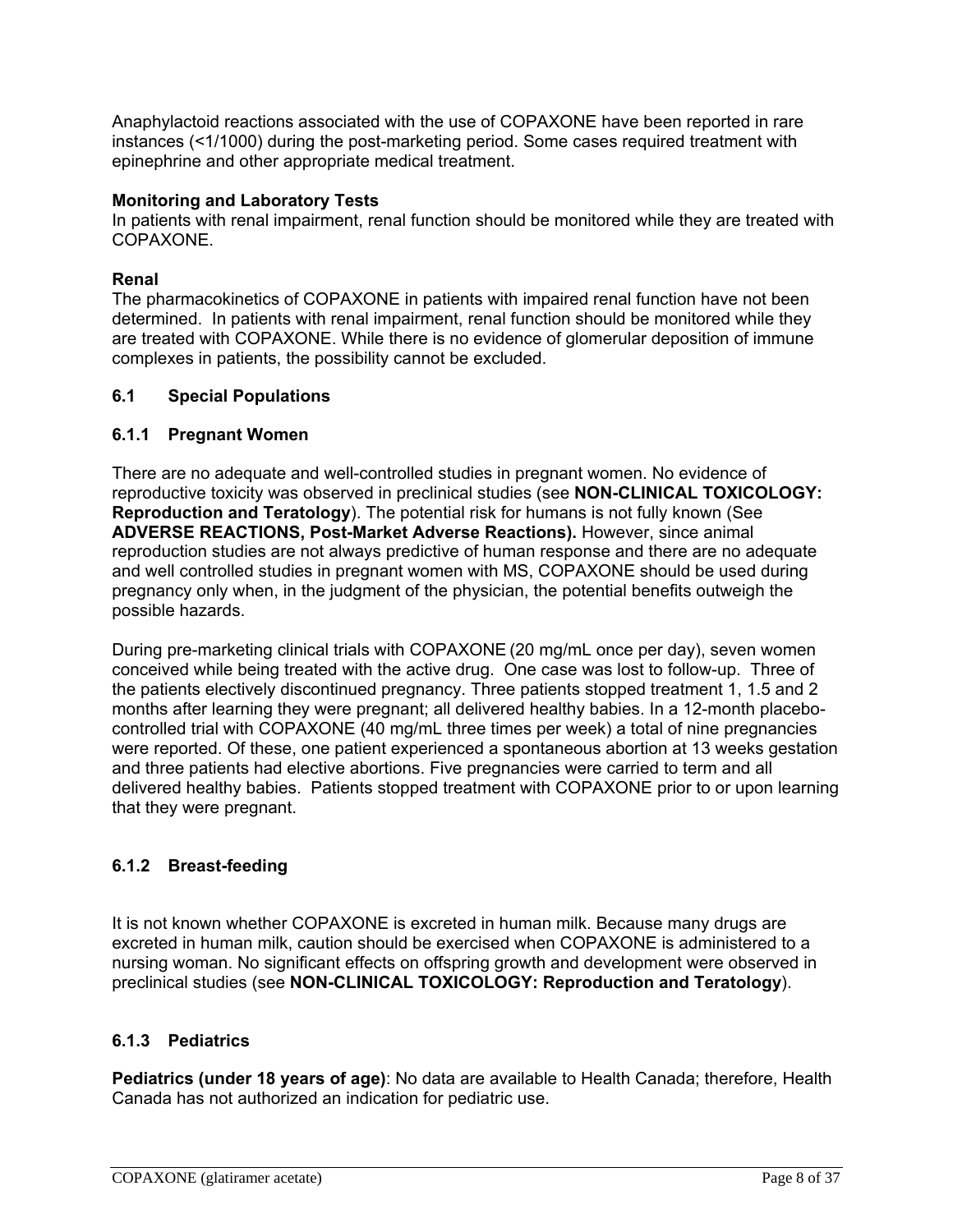## **6.1.4 Geriatrics**

**Geriatrics (over 65 years of age)**: No data are available to Health Canada; therefore, Health Canada has not authorized an indication for geriatric use.

## **7 ADVERSE REACTIONS**

Most Copaxone safety data were accumulated for COPAXONE 20 mg/mL administered as a subcutaneous injection once daily. This section presents accumulated safety data from 4 placebo-controlled trials with COPAXONE 20 mg/mL administered once daily, and from one placebo-controlled trial with COPAXONE 40 mg/mL administered three times a week.

### COPAXONE 20 mg/mL (administered once daily)

### **7.1 Adverse Reaction Overview**

In 4 placebo-controlled clinical trials, the most commonly observed adverse events associated with the use of COPAXONE occurring at an incidence of at least 10% and at least 1.5 times higher than in placebo treated patients were: injection site reactions, vasodilatation, rash, dyspnea and chest pain.

In the placebo-controlled clinical trials approximately 5% discontinued treatment due to an adverse event compared to 1% for placebo treated patients. The adverse events most commonly associated with discontinuation were (in order of descending frequency): injection site reactions, dyspnea, urticaria, vasodilatation and hypersensitivity. Treatment discontinuation due to a serious adverse event considered by investigators to be related to COPAXONE treatment included a case of life-threatening serum sickness.

**Immediate Post-Injection Reaction**: Approximately 14% of Multiple Sclerosis patients exposed to COPAXONE in 4 placebo-controlled studies reported a post-injection reaction immediately following subcutaneous injection of COPAXONE compared to 2% for placebo treated patients. An immediate post-injection reaction is a constellation of symptoms occurring immediately after injection that includes at least two of the following: flushing, chest pain, palpitations, anxiety, dyspnea, constriction of the throat and urticaria (individual symptoms are listed separately in Table 1 below). These symptoms were invariably transient, self-limited, did not require specific treatment and in general, arose several months after initiation of treatment, although they may occur earlier in the course of treatment. A given patient may experience one or several episodes of these symptoms during treatment with COPAXONE. Whether these episodes are mediated by an immunologic or non-immunologic mechanism, and whether several similar episodes seen in a given patient have identical mechanisms is unknown. In fact, whether or not this constellation of symptoms actually represents a specific syndrome is unknown. During the post-marketing period, there have been reports of patients with similar symptoms who received emergency medical care (see **WARNINGS AND PRECAUTIONS, Cardiovascular,** Symptoms of Potentially Cardiac Origin).

**Chest Pain**: Approximately 13% of glatiramer acetate patients in 4 placebo-controlled studies (compared to 5% of placebo patients) experienced at least one episode of what was described as transient chest pain. While some of these episodes occurred in the context of the Immediate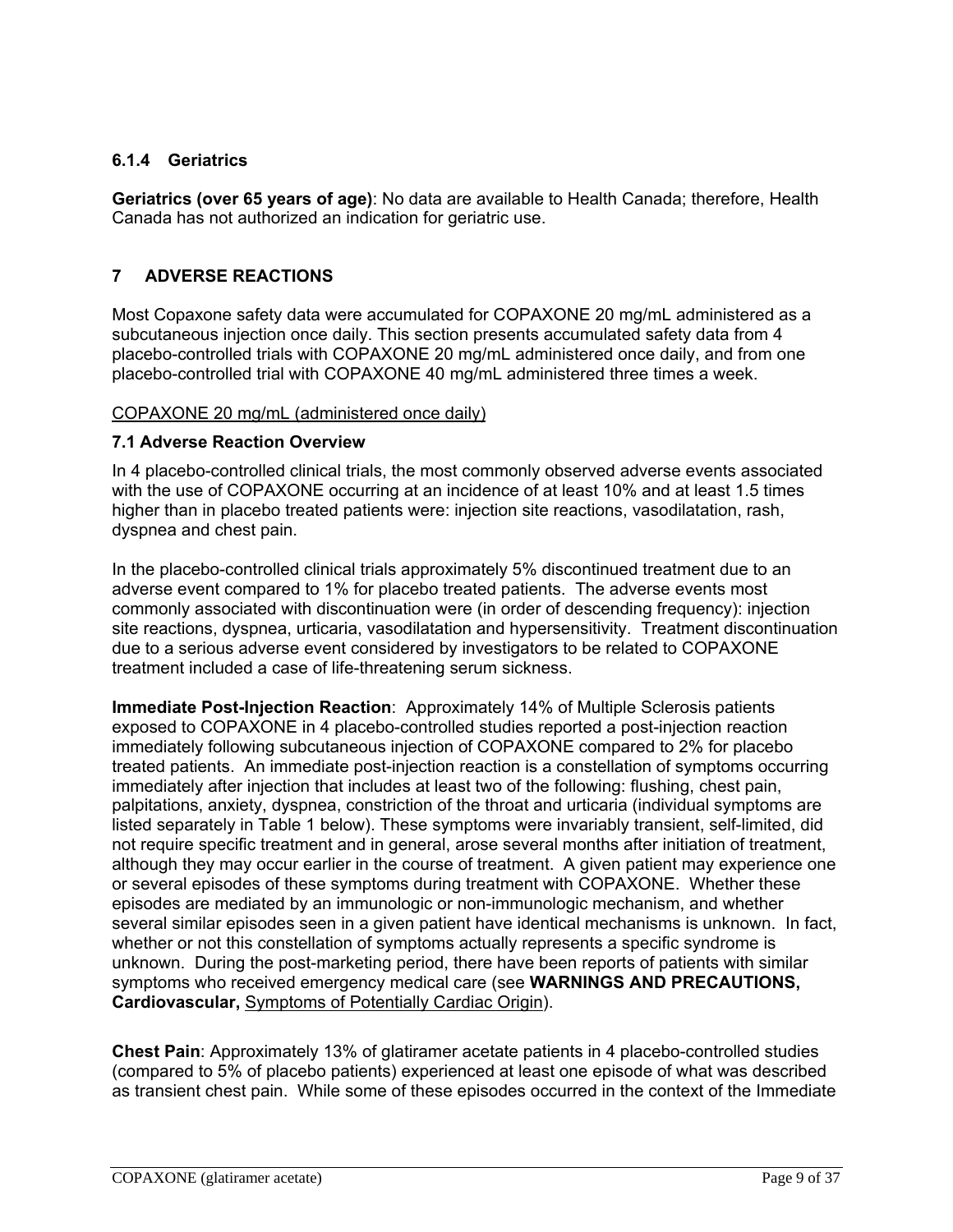Post-Injection Reaction described above, many did not. The temporal relationship of the chest pain to an injection of glatiramer acetate was not always known, although the pain was transient (usually lasting only a few minutes), often unassociated with other symptoms, and appeared to have no important clinical sequelae. Some patients experienced more than one such episode, and episodes usually began at least 1 month after the initiation of treatment. The pathogenesis of this symptom is unknown. Patients in clinical trials were free of significant cardiovascular disease (New York Heart Association Class I or II); therefore, the risks associated with glatiramer acetate treatment for Multiple Sclerosis patients with comorbid cardiovascular disease are unknown (see **WARNINGS AND PRECAUTIONS, Cardiovascular**, Symptoms of Potentially Cardiac Origin).

## **7.2 Clinical Trial Adverse Reactions**

*Because clinical trials are conducted under very specific conditions the adverse reaction rates observed in the clinical trials may not reflect the rates observed in practice and should not be compared to the rates in the clinical trials of another drug. Adverse drug reaction information from clinical trials is useful for identifying drug-related adverse events and for approximating rates*.

## COPAXONE 20 mg/mL (administered once daily)

The adverse reaction data in this section is derived from 4 pivotal, double-blind, placebocontrolled clinical trials which were conducted during pre-marketing and post-marketing periods in a total of 512 patients treated with glatiramer acetate and 509 patients treated with placebo for up to 36 months. Three trials were conducted in RRMS. The fourth trial was in patients presenting with a first clinical event and MRI features suggestive of MS and included 243 patients treated with glatiramer acetate and 238 patients treated with placebo.

All adverse events were recorded by the clinical investigators, using terminology of their own choosing. To provide a meaningful estimate of the proportion of individuals having adverse events, similar types of events were grouped into standardized categories using MedDRA dictionary terminology.

The following table lists treatment-emergent signs and symptoms that occurred in at least 2% of patients treated with glatiramer acetate in the placebo-controlled trials. These signs and symptoms were numerically more common in patients treated with glatiramer acetate than in patients treated with placebo. Lipoatrophy occurred in approximately 2% of patients exposed to COPAXONE 20 mg/mL once per day in the multicentre controlled trials (compared to none on placebo).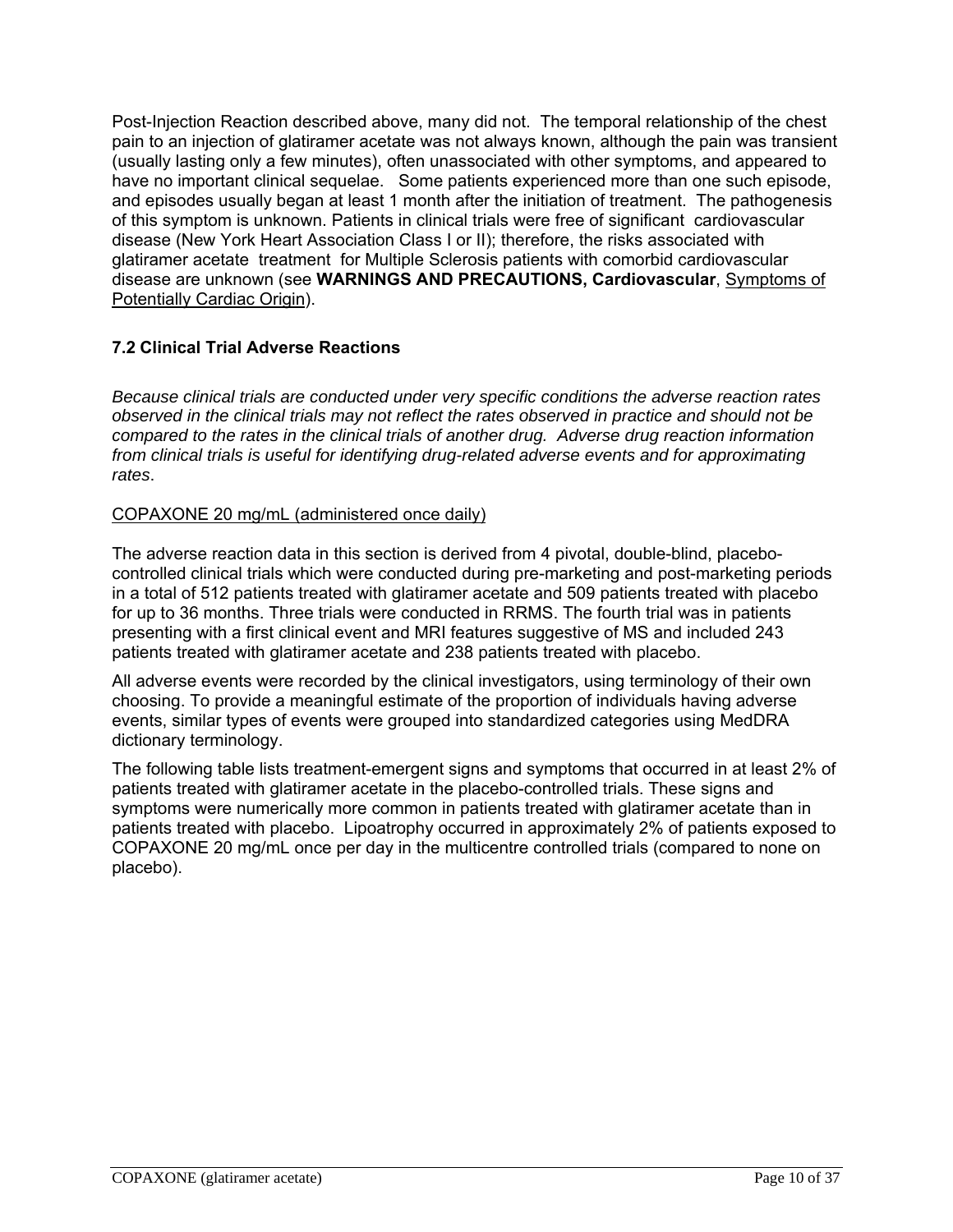|                                       | GA 20 mg<br>$(N=512)$          | Placebo<br>$(N=509)$ |                   |
|---------------------------------------|--------------------------------|----------------------|-------------------|
| MedDRA Version 10.0                   |                                | $%$ of               | $\frac{1}{\%}$ of |
|                                       |                                | <b>Patients</b>      | <b>Patients</b>   |
| <b>Blood And Lymphatic System</b>     |                                |                      |                   |
| <b>Disorders</b>                      | Lymphadenopathy                | 7.2                  | 2.9               |
| <b>Cardiac Disorders</b>              | Palpitations                   | 7.6                  | 3.3               |
|                                       | Tachycardia                    | 4.7                  | 1.6               |
| <b>Eye Disorders</b>                  | Eye Disorder                   | 3.3                  | 1.2               |
|                                       | Diplopia                       | 2.9                  | 1.8               |
| <b>Gastrointestinal Disorders</b>     | Nausea                         | 14.5                 | 10.4              |
|                                       | Vomiting                       | 7.4                  | 4.3               |
|                                       | Constipation                   | 7.0                  | 6.3               |
|                                       | Dyspepsia                      | 6.6                  | 6.5               |
|                                       | Dysphagia                      | 2.3                  | 1.2               |
|                                       | <b>Faecal Incontinence</b>     | 2.3                  | 2.0               |
| <b>General Disorders And</b>          | <b>Injection Site</b>          |                      |                   |
| <b>Administration Site Conditions</b> | Erythema                       | 46.1                 | 10.6              |
|                                       | Injection Site Pain            | 36.3                 | 17.1              |
|                                       | <b>Injection Site Mass</b>     | 25.8                 | 5.9               |
|                                       | <b>Injection Site Pruritus</b> | 24.4                 | 2.8               |
|                                       | Asthenia                       | 23.8                 | 23.2              |
|                                       | Injection Site Edema           | 20.9                 | 4.5               |
|                                       | Pain                           | 18.9                 | 16.7              |
|                                       | <b>Chest Pain</b>              | 12.5                 | 4.9               |
|                                       | <b>Injection Site</b>          |                      |                   |
|                                       | Inflammation                   | 8.2                  | 1.6               |
|                                       | <b>Injection Site</b>          |                      |                   |
|                                       | Reaction                       | 8.2                  | 1.4               |
|                                       | Pyrexia                        | 6.4                  | 5.7               |
|                                       | <b>Injection Site</b>          |                      |                   |
|                                       | Hypersensitivity               | 4.1                  | 0.0               |
|                                       | <b>Local Reaction</b>          | 3.7                  | 1.4               |
|                                       | Face Edema                     | 3.3                  | 0.6               |
|                                       | Edema Peripheral               | 3.3                  | 2.4               |
|                                       | Chills                         | 2.9                  | 0.4               |
|                                       | Injection Site                 |                      |                   |
|                                       | Atrophy*                       | 2.0                  | 0.0               |
|                                       | <b>Injection Site Fibrosis</b> | 2.0                  | 0.6               |
| Immune System Disorders               | Hypersensitivity               | 3.3                  | 1.8               |

### **Table 1: Controlled Trials (COPAXONE 20 mg/mL per day): Incidence of Glatiramer Acetate Adverse Reactions ≥2% and More Frequent than Placebo**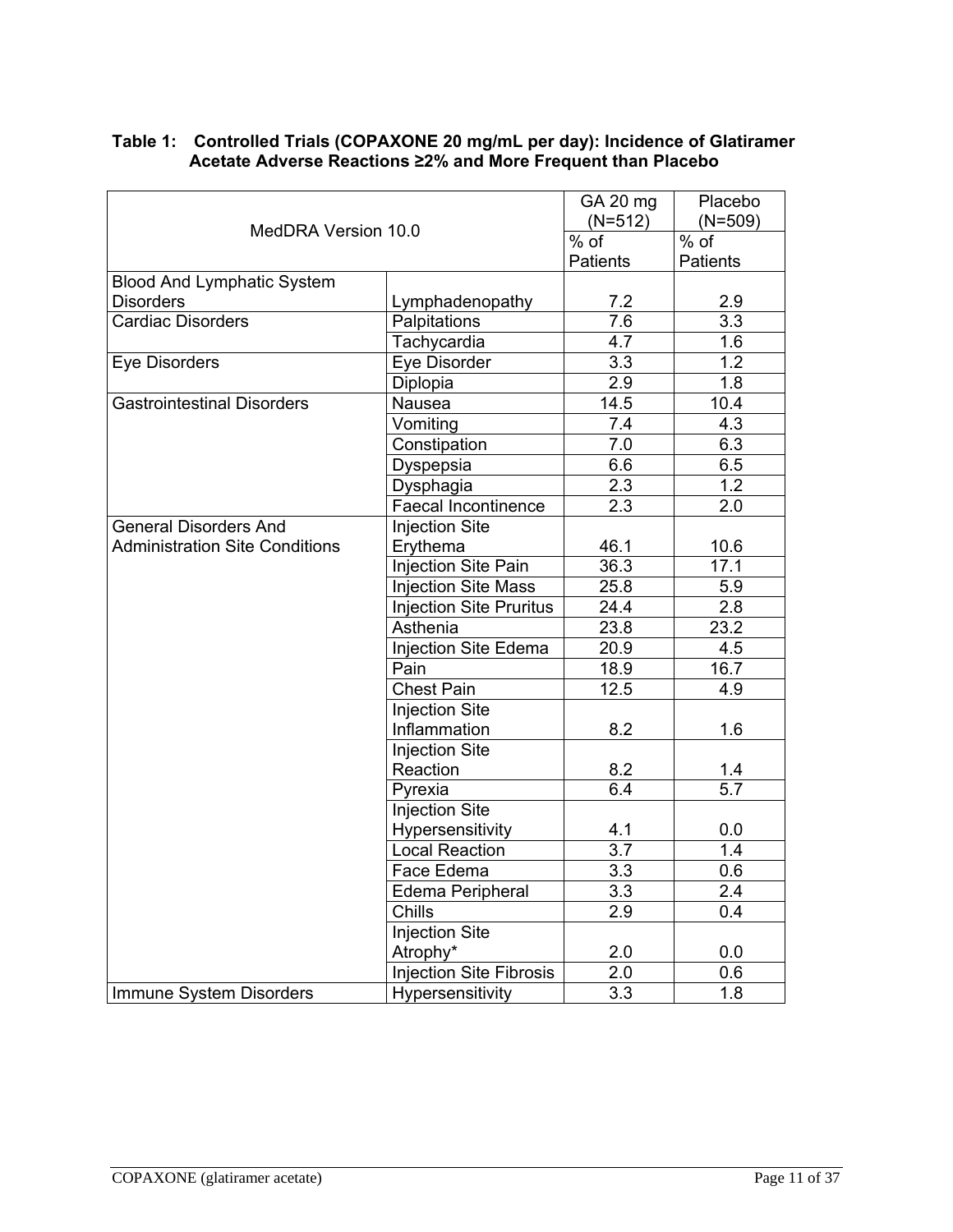|                                             |                            | GA 20 mg         | Placebo         |
|---------------------------------------------|----------------------------|------------------|-----------------|
| MedDRA Version 10.0                         |                            | $(N=512)$        | $(N=509)$       |
|                                             |                            | $%$ of           | % of            |
|                                             |                            | <b>Patients</b>  | <b>Patients</b> |
| <b>Infections And Infestations</b>          | Infection                  | 31.8             | 30.8            |
|                                             | Influenza                  | 15.4             | 14.5            |
|                                             | <b>Rhinitis</b>            | 7.4              | 5.9             |
|                                             | <b>Bronchitis</b>          | 6.4              | 5.7             |
|                                             | Gastroenteritis            | $6.\overline{3}$ | 4.3             |
|                                             | Vaginal Candidiasis        | 4.9              | 2.6             |
|                                             | <b>Otitis Media</b>        | 3.7              | 2.9             |
|                                             | <b>Herpes Simplex</b>      | 2.5              | 1.8             |
|                                             | <b>Tooth Abscess</b>       | 2.3              | 2.2             |
| Metabolism And Nutrition Disorders          | Weight Increased           | 2.9              | 0.8             |
|                                             | Anorexia                   | 2.3              | 2.2             |
| Musculoskeletal And Connective              | <b>Back Pain</b>           | 13.5             | 11.2            |
| <b>Tissue Disorders</b>                     | Arthralgia                 | 10.4             | 9.4             |
|                                             | <b>Neck Pain</b>           | 4.5              | 3.9             |
| Nervous System Disorders                    | Headache                   | 30.9             | 29.1            |
|                                             | Hypertonia                 | 7.8              | 7.3             |
|                                             | Tremor                     | 4.1              | 1.8             |
|                                             | Migraine                   | 3.7              | 2.4             |
|                                             | Syncope                    | 3.1              | 1.8             |
| <b>Psychiatric Disorders</b>                | Depression                 | 13.1             | 12.0            |
|                                             | Anxiety                    | 11.1             | 8.8             |
|                                             | Nervousness                | 2.3              | 1.0             |
| <b>Renal And Urinary Disorders</b>          | <b>Micturition Urgency</b> | 5.1              | 4.3             |
|                                             | Pollakiuria                | 4.7              | 4.5             |
| Respiratory, Thoracic And                   | Dyspnoea                   | 13.3             | 2.8             |
| <b>Mediastinal Disorders</b>                | Cough                      | 6.6              | 5.3             |
| <b>Skin And Subcutaneous Tissue</b><br>Rash |                            | 13.7             | 9.0             |
| <b>Disorders</b>                            | Hyperhidrosis              | 6.6              | 4.7             |
|                                             | Pruritus                   | 5.1              | 4.3             |
|                                             | Ecchymosis                 | $\overline{3.5}$ | 3.3             |
|                                             | Urticaria                  | 3.1              | 1.6             |
|                                             | Skin Disorder              | 2.9              | 0.8             |
| <b>Vascular Disorders</b>                   | Vasodilatation**           | 18.0             | 4.7             |

\* "Injection site atrophy" comprises terms relating to localized lipoatrophy at injection site

\*\* "Vasodilatation" includes the terms "feeling hot", "flushing", "hot flush", "hyperaemia" and "vasodilatation".

In the fourth trial noted above, an open-label treatment phase followed the placebo-controlled period. No new safety signals were observed during the open-label follow-up period of up to 5 years.

Data on adverse events occurring in the 4 controlled clinical trials were analyzed to evaluate sex-related differences. No clinically significant differences were identified. In these clinical trials 96% of patients were Caucasian. This percentage reflects the higher representation of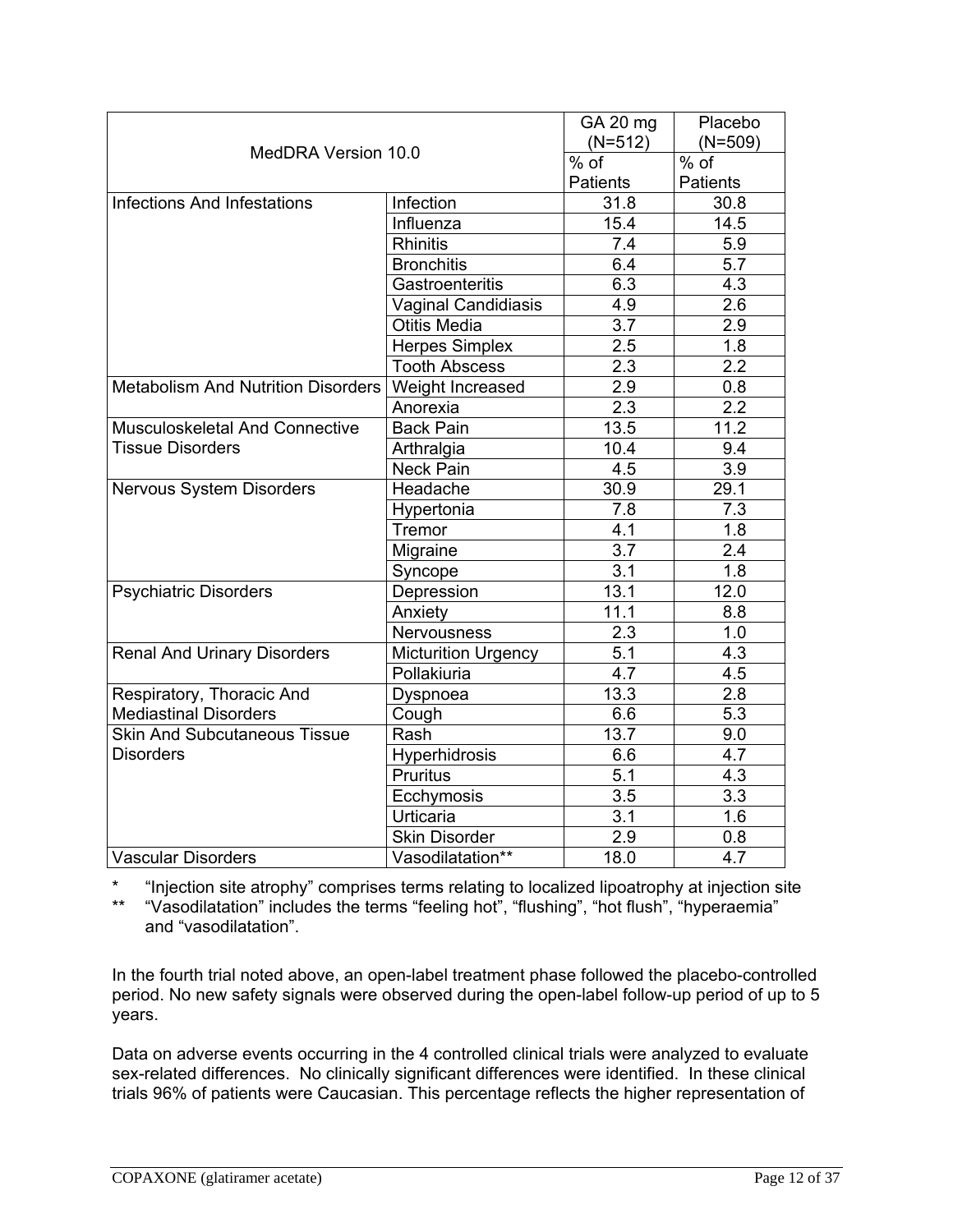Caucasian in the MS population, even though it does not reflect the exact world racial distribution among MS patients. In addition, the vast majority of patients treated with COPAXONE were between the ages of 18 and 45. Consequently, inadequate data are available to perform an analysis of the incidence of adverse events related to clinically relevant age subgroups.

### COPAXONE 40 mg/mL (administered three times per week)

The safety of COPAXONE 40 mg/mL was assessed based on a double-blind, placebocontrolled clinical trial in RRMS patients with a total of 943 patients treated for 12 months with COPAXONE 40 mg/mL three times per week, and 461 patients treated with placebo. Among the 943 patients treated with COPAXONE 40 mg/mL, approximately 3% of the subjects discontinued treatment because of an adverse event. The most common adverse events were injection site reactions, which were also the most common cause of discontinuation.

No new adverse events were seen in patients treated with COPAXONE 40 mg/mL administered three times per week as compared to subjects treated with COPAXONE 20 mg/mL administered daily.

Injection site reactions were reported by 36% of the patients on COPAXONE 40 mg/mL compared to 5% on placebo. Immediate post-injection reaction was reported by approximately 2% of the patients on COPAXONE 40 mg/mL compared to none on placebo. Approximately 2% of patients exposed to COPAXONE 40 mg/mL three times per week in single placebo-controlled trial (compared to 1% of placebo patients) experienced at least one episode of what was described as transient chest pain.

Table 2 lists treatment-emergent AEs that occurred in at least 2% of patients treated with COPAXONE 40 mg/mL three times per week in the blinded, placebo-controlled trial. These AEs were numerically more common in patients treated with COPAXONE 40 mg/mL than in patients treated with placebo. Adverse events were usually mild in intensity.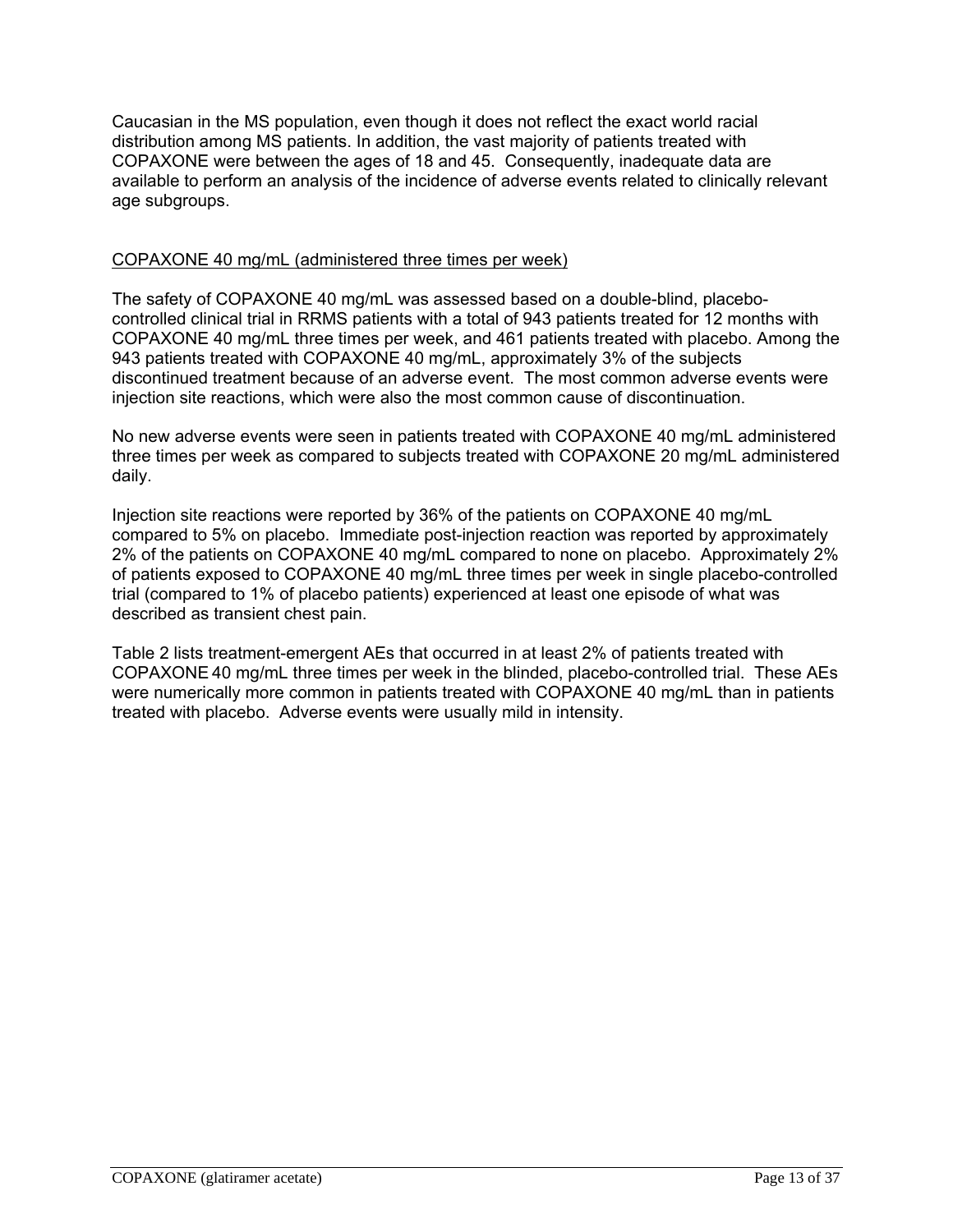| MedDRA Version 15.0                                       |                                             | GA 40 mg<br>$(N=943)$ | <b>Placebo</b><br>$(N=461)$   |
|-----------------------------------------------------------|---------------------------------------------|-----------------------|-------------------------------|
|                                                           |                                             |                       | % of Patients   % of Patients |
| <b>Gastrointestinal Disorders</b>                         | <b>Nausea</b>                               | 2.3                   | 1.3                           |
| <b>General Disorders and</b>                              | Injection Site Erythema                     | 20.9                  | 1.5                           |
| <b>Administration Site</b><br>Conditions                  | Injection Site Pain                         | 10.4                  | 2.0                           |
|                                                           | <b>Injection Site Pruritus</b>              | 5.9                   | 0.0                           |
|                                                           | <b>Injection Site Swelling</b>              | 4.0                   | 0.4                           |
|                                                           | Influenza Like Illness                      | 3.2                   | 1.5                           |
|                                                           | Injection Site Induration                   | 3.1                   | 0.0                           |
|                                                           | Pyrexia                                     | 2.4                   | 1.3                           |
|                                                           | Chills                                      | 2.0                   | 0.0                           |
| Infections and Infestations                               | Nasopharyngitis                             | 10.6                  | 8.5                           |
|                                                           | Influenza                                   | 3.8                   | 3.7                           |
|                                                           | <b>Respiratory Tract Infection</b><br>Viral | 2.5                   | 1.5                           |
|                                                           | Pharyngitis                                 | 2.0                   | 1.1                           |
| Musculoskeletal and<br><b>Connective Tissue Disorders</b> | Pain in Extremity                           | 2.1                   | 1.7                           |
| Respiratory, Thoracic and<br><b>Mediastinal Disorders</b> | Dyspnea                                     | 3.2                   | 0.4                           |

#### **Table 2: Controlled Trial (COPAXONE 40 mg/mL three times per week): Incidence of Glatiramer Acetate Adverse Events ≥2% and More Frequent than Placebo**

Data on adverse events occurring in the controlled clinical trial were analyzed to evaluate differences based on sex. Injection site reactions, mainly erythema, pain and pruritus occurred with a higher incidence ( $\geq$ 5%) in females (13.7%) than males (8.1%) in patients treated with COPAXONE 40 mg/mL three times per week; the majority of patients in this trial were female (68%).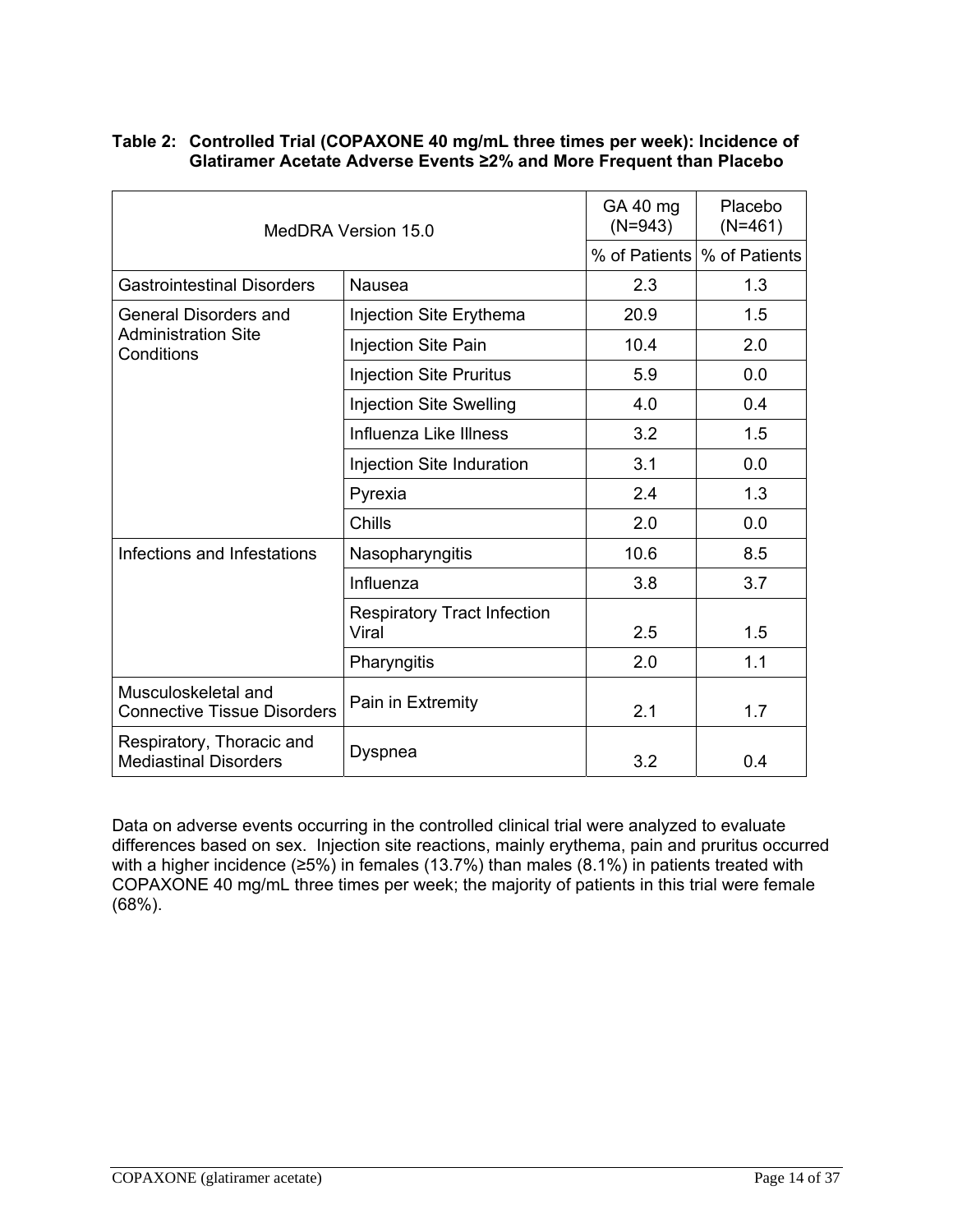## **7.3 Other Clinical Trial Adverse Reactions**

### COPAXONE 20 mg/mL (administered once daily)

In the pre-marketing clinical trials, approximately 900 individuals received at least one dose of COPAXONE (glatiramer acetate) in controlled and uncontrolled clinical trials. Total patient exposure to COPAXONE in these clinical trials ranged from 6 months (693 patients) to 2 years (306 patients), with a subset of patients continuing to 20 years (n=63) in an open-label extension at a daily dose of 20 mg.

During these trials, all adverse events were recorded by clinical investigators using terminology of their own choosing. To provide a meaningful estimate of the proportion of individuals having adverse events, similar types of events were grouped into a smaller number of standardized categories using COSTART II dictionary terminology. All reported events that occurred at least twice and potentially important events occurring once, are included except those already listed in the previous table, those too general to be informative, trivial events, and other events which occurred in at least 2% of treated patients and were present at equal or greater rates in the placebo group.

Events are further classified within body system categories and enumerated in order of decreasing frequency using the following definitions: *Frequent* adverse events are defined as those occurring in at least 1/100 patients; *infrequent* adverse events are those occurring in 1/100 to 1/1000 patients.

#### **Body as a whole**:

- *Frequent*: Injection site edema, injection site atrophy, abscess and injection site hypersensitivity.
- *Infrequent*: Injection site hematoma, injection site fibrosis, moon face, cellulitis, generalized edema, hernia, injection site abscess, serum sickness, suicide attempt, injection site hypertrophy, injection site melanosis, lipoma, and photosensitivity reaction.

#### **Cardiovascular**:

*Frequent*: Hypertension.

*Infrequent*: Hypotension, midsystolic click, systolic murmur, atrial fibrillation, bradycardia, fourth heart sound, postural hypotension and varicose veins.

#### **Digestive**:

*Frequent*: Liver function abnormality

*Infrequent*: Dry mouth, stomatitis, burning sensation on tongue, cholecystitis, colitis, esophageal ulcer, esophagitis, gastrointestinal carcinoma, gum hemorrhage, hepatomegaly, increased appetite, melena, mouth ulceration, pancreas disorder, pancreatitis, rectal hemorrhage, tenesmus, tongue discoloration and duodenal ulcer.

#### **Endocrine**:

*Infrequent*: Goiter, hyperthyroidism, and hypothyroidism.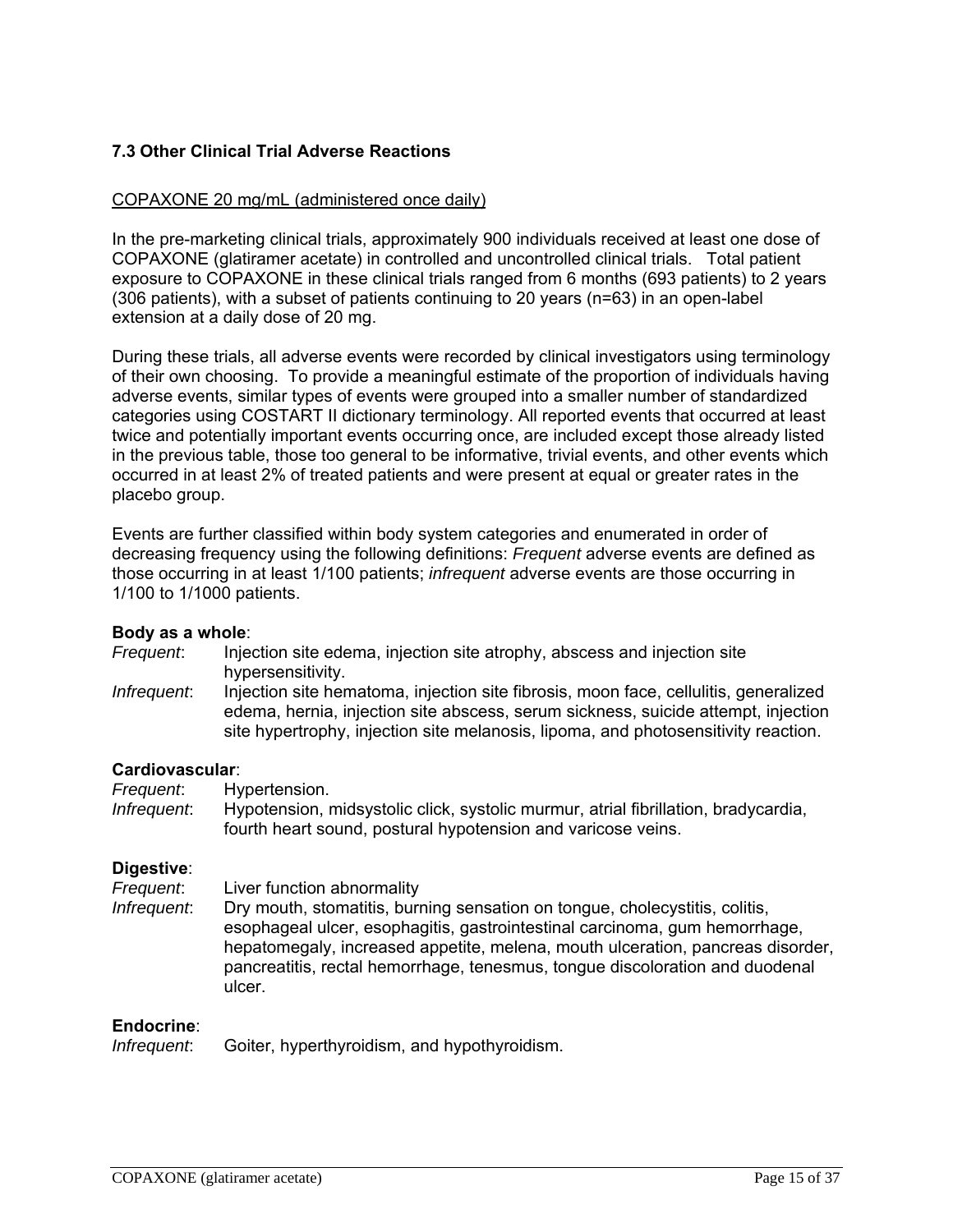#### **Gastrointestina**l:

*Frequent*: Bowel urgency, oral moniliasis, salivary gland enlargement, tooth caries, and ulcerative stomatitis.

#### **Hemic and Lymphatic**:

*Infrequent*: Leukopenia, anemia, cyanosis, eosinophilia, hematemesis, lymphedema, pancytopenia, and splenomegaly.

#### **Metabolic and Nutritional**:

*Infrequent*: Weight loss, alcohol intolerance, Cushing's syndrome, gout, abnormal healing, and xanthoma.

#### **Musculoskeletal**:

*Infrequent*: Arthritis, muscle atrophy, bone pain, bursitis, kidney pain, muscle disorder, myopathy, osteomyelitis, tendon pain, and tenosynovitis.

#### **Nervous**:

*Frequent*: Abnormal dreams, emotional lability and stupor. *Infrequent*: Aphasia, ataxia, convulsion, circumoral paresthesia, depersonalization, hallucinations, hostility, hypokinesia, coma, concentration disorder, facial paralysis, decreased libido, manic reaction, memory impairment, myoclonus, neuralgia, paranoid reaction, paraplegia, psychotic depression and transient stupor.

#### **Respiratory**:

*Frequent*: Hyperventilation, hay-fever. *Infrequent*: Asthma, pneumonia, epistaxis, hypoventilation, and voice alteration.

#### **Skin and Appendages**:

*Frequent*: Eczema, herpes zoster, pustular rash, skin atrophy and warts.

*Infrequent*: Dry skin, skin hypertrophy, dermatitis, furunculosis, psoriasis, angioedema, contact dermatitis, erythema nodosum, fungal dermatitis, maculopapular rash, pigmentation, benign skin neoplasm, skin carcinoma, skin striae, and vesiculobullous rash.

#### **Special Senses**:

*Frequent*: Visual field defect. *Infrequent*: Dry eyes, otitis externa, ptosis, cataract, corneal ulcer, mydriasis, optic neuritis, photophobia, and taste loss.

#### **Urogenital**:

- *Frequent*: Amenorrhea, hematuria, impotence, menorrhagia, suspicious Papanicolaou smear, urinary frequency and vaginal hemorrhage.
- *Infrequent*: Vaginitis, flank pain (kidney), abortion, breast engorgement, breast enlargement, breast pain, carcinoma cervix *in situ*, fibrocystic breast, kidney calculus, nocturia, ovarian cyst, priapism, pyelonephritis, abnormal sexual function, and urethritis.

In the post-marketing clinical trials, more than 5500 individuals were exposed to glatiramer acetate (20 mg/day) as part of the clinical development program. Safety data collected in these trials have shown an adverse event profile similar to that presented above.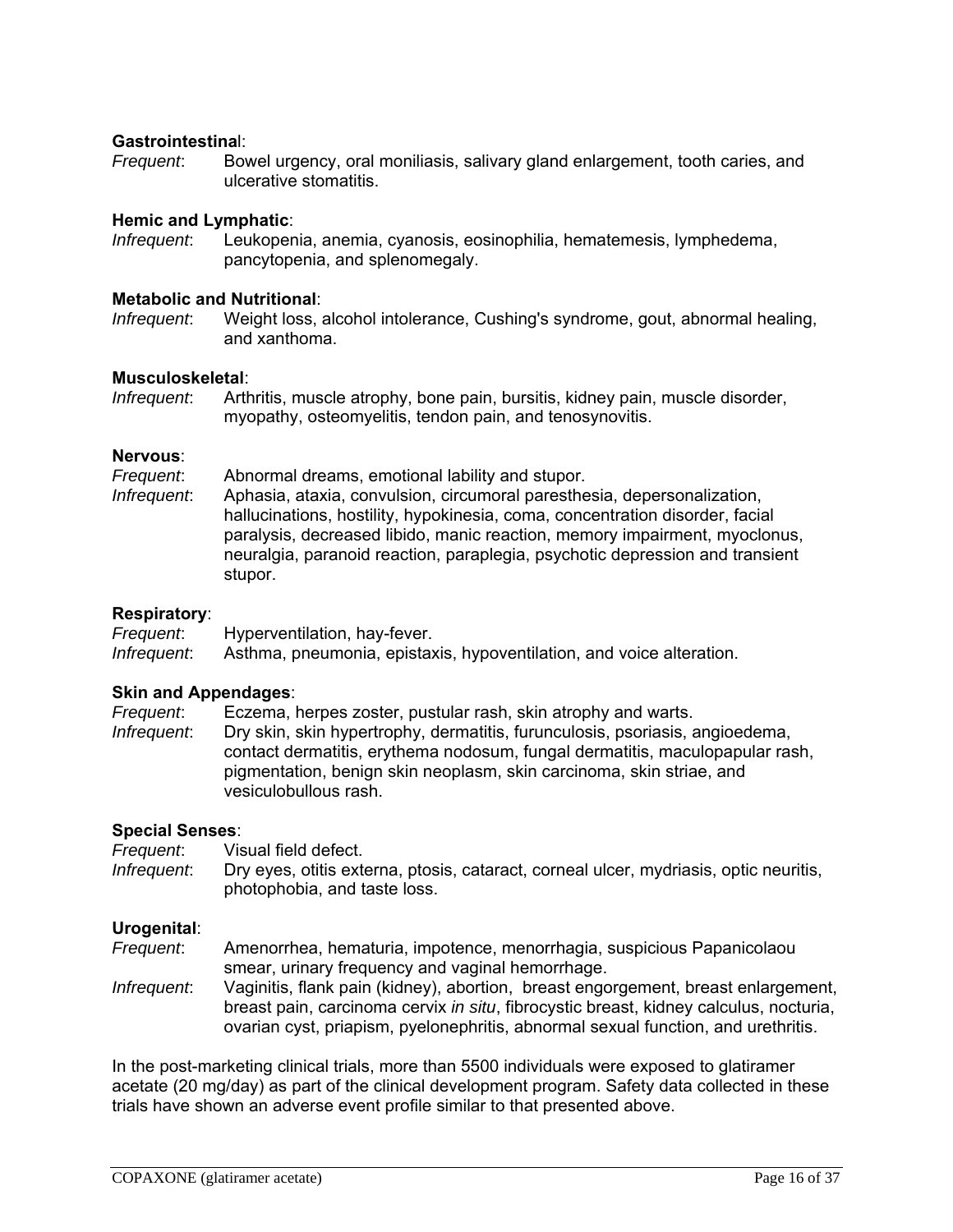## COPAXONE 40 mg/mL (administered three times per week)

The following is a list of adverse events reported by COPAXONE-treated patients at an incidence rate of less than 2% and  $\geq 0.3\%$  higher than placebo, and including potentially important events that occurred at least once in the double-blind phase and open-label extension of the clinical trial. Events that were already included in Table 2 have been excluded. Although the events reported occurred during treatment with COPAXONE, they were not necessarily caused by COPAXONE.

Events are listed by body system in decreasing order of incidence in COPAXONE-treated patients.

**Blood and Lymphatic System Disorders:** lymphadenopathy (0.6%)

**Cardiac Disorders:** tachycardia (1.2%), palpitations (1%)

**Ear and Labyrinth Disorders:** tinnitus (0.3%)

**Eye Disorders:** vision blurred (0.3%)

**Gastrointestinal Disorders:** abdominal pain (1.2%), vomiting (0.7%), gastrooesophageal reflux disease (0.4%), pancreatitis (0.3%)

**General Disorders and Administration Site Conditions:** injection site oedema (1.8%), injection site mass (1.7%), asthenia (1.6%), injection site inflammation (1.6%), injection site extravasation (1.5%), injection site reaction (1.5%), feeling hot (1.3%), injection site rash (1.1%), chest pain (0.8%), injection site haematoma (0.7%), injection site hypertrophy (0.7%), oedema peripheral (0.7%), chest discomfort (0.5%), injection site atrophy (0.4%), injection site irritation (0.4%), pain (0.4%), spinal pain (0.4%), discomfort (0.3%), hyperthermia (0.3%), injection site anaesthesia (0.3%), localised oedema (0.3%)

**Hepatobiliary Disorders:** hepatic steatosis (0.2%), drug-induced liver injury (0.1%), hepatitis toxic (0.1%)

**Immune System Disorders:** drug hypersensitivity (0.3%), anaphylactic reaction (0.2%), anaphylactic shock (0.1%)

**Infections and Infestations:** cystitis (1.7%), viral infection (0.8%), gastroenteritis viral (0.6%), oral herpes (0.5%), pyelonephritis chronic (0.5%), vulvovaginal mycotic infection (0.4%), herpes simplex (0.3%), papilloma viral infection (0.3%), pneumonia (0.3%), vaginitis bacterial (0.3%)

**Injury, Poisoning and Procedural Complications:** fall (0.8%), limb injury (0.3%), thermal burn (0.3%)

**Investigations:** weight decreased (0.7%), neutrophil count decreased (0.3%), red blood cell count decreased (0.3%)

**Metabolism and Nutrition Disorders:** hypercholesterolaemia (0.3%)

**Musculoskeletal and Connective Tissue Disorders:** myalgia (0.5%), musculoskeletal chest pain (0.4%), arthritis (0.3%), osteopenia (0.3%)

**Neoplasms Benign, Malignant and Unspecified (including Cysts and Polyps):**  fibroadenoma of the breast (0.1%), intraductal papilloma of breast (0.1%)\*, invasive ductal breast carcinoma (0.1%)\*, breast neoplasm (0.1%)\*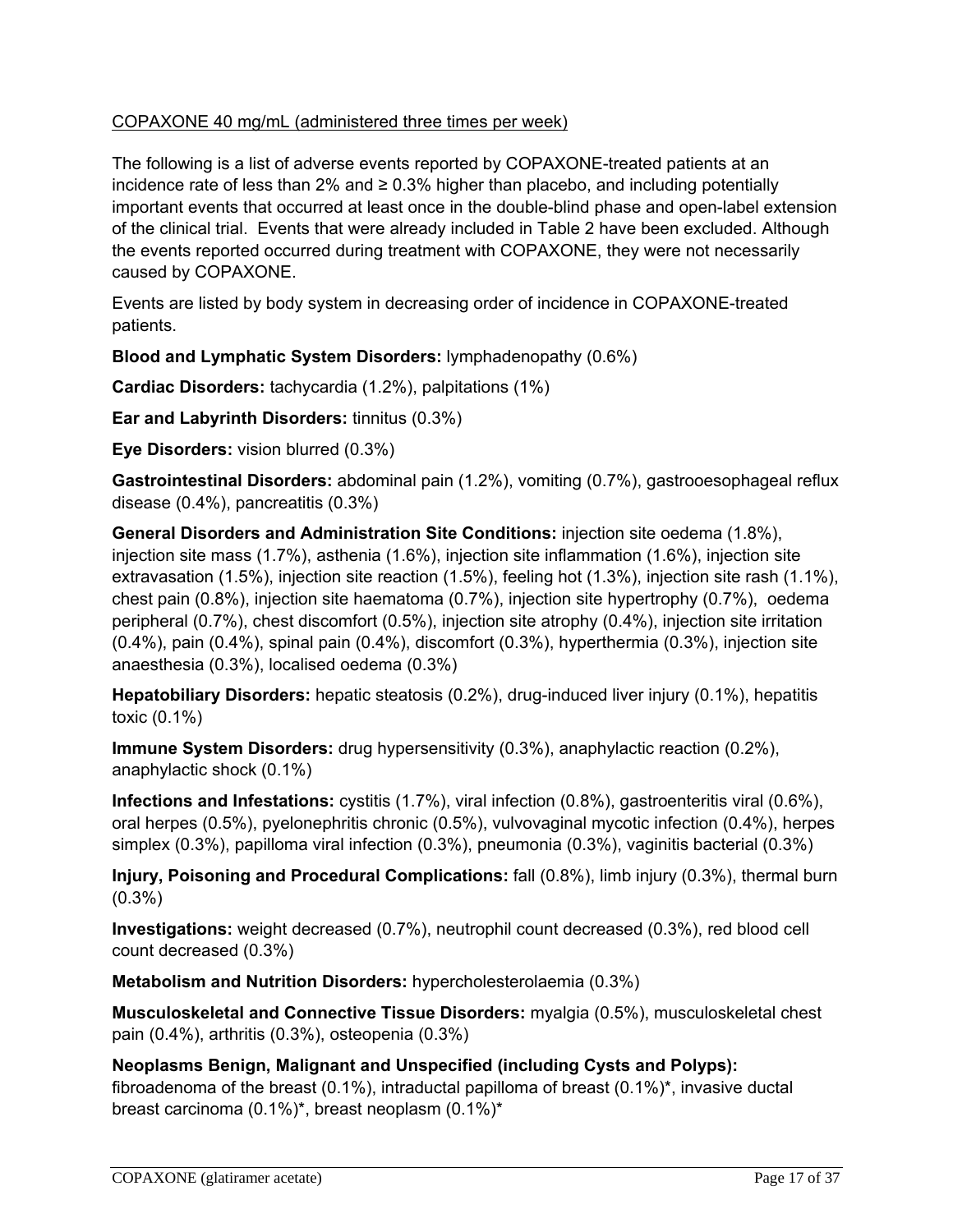**Nervous System Disorders:** paraesthesia (1.4%), syncope (1%), trigeminal neuralgia (0.4%), tremor (0.3%)

**Renal and Urinary Disorders:** leukocyturia (1.1%), haematuria (0.6%)

**Reproductive System and Breast Disorders:** breast disorder (0.1%), breast discharge  $(0.1\%)$ , menstrual disorder  $(0.4\%)$ , breast calcifications  $(0.1\%)^*$ , breast dysplasia  $(0.1\%)^*$ 

## **Respiratory, Thoracic and Mediastinal Disorders:** cough (1.8%)

**Skin and Subcutaneous Tissue Disorders:** erythema (1.8%), hyperhidrosis (0.5%), skin reaction (0.5%), angioedema (0.4%), acne (0.3%), generalised erythema (0.3%), lipoatrophy  $(0.1\%)$ 

**Surgical and Medical Procedures:** mastectomy (0.1%)\*

**Vascular Disorders:** flushing (1.0%), hypotension (0.7%), hyperaemia (0.6%), hot flush (0.3%)

\*Events occurred during the open-label extension of the clinical trial

## **7.4 Abnormal Laboratory Findings: Hematologic, Clinical Chemistry and Other Quantitative Data**

Laboratory analyses were performed on all patients participating in the clinical program for COPAXONE. Clinically significant changes in laboratory values for hematology, chemistry, and urinalysis were similar for both COPAXONE and placebo groups in blinded clinical trials. No patient receiving COPAXONE withdrew from any placebo-controlled trial due to abnormal laboratory findings which were assessed as possibly related to glatiramer acetate.

## **7.5 Post-Market Adverse Reactions**

## *Adverse Events Reported Post-Marketing and Not Previously Noted in Clinical Trials*

Post-marketing experience has shown an adverse event profile similar to that presented above. Reports of adverse reactions occurring under treatment with COPAXONE in clinical trials or from spontaneous reports that have been received since market introduction and that may have or not have causal relationship to the drug, include the following:

#### **Body as a Whole**:

Sepsis, SLE syndrome, hydrocephalus, enlarged abdomen, injection site hypersensitivity, allergic reaction, anaphylactoid reaction, bacterial infection, fever, infection.

#### **Cardiovascula**r:

Thrombosis, peripheral vascular disease, pericardial effusion, myocardial infarct, deep thrombophlebitis, coronary occlusion, congestive heart failure, cardiomyopathy, cardiomegaly, arrhythmia, angina pectoris, tachycardia.

#### **Digestive**:

Tongue edema, stomach ulcer hemorrhage, liver damage, hepatitis, eructation, cirrhosis of the liver, cholelithiasis, diarrhea, gastrointestinal disorder.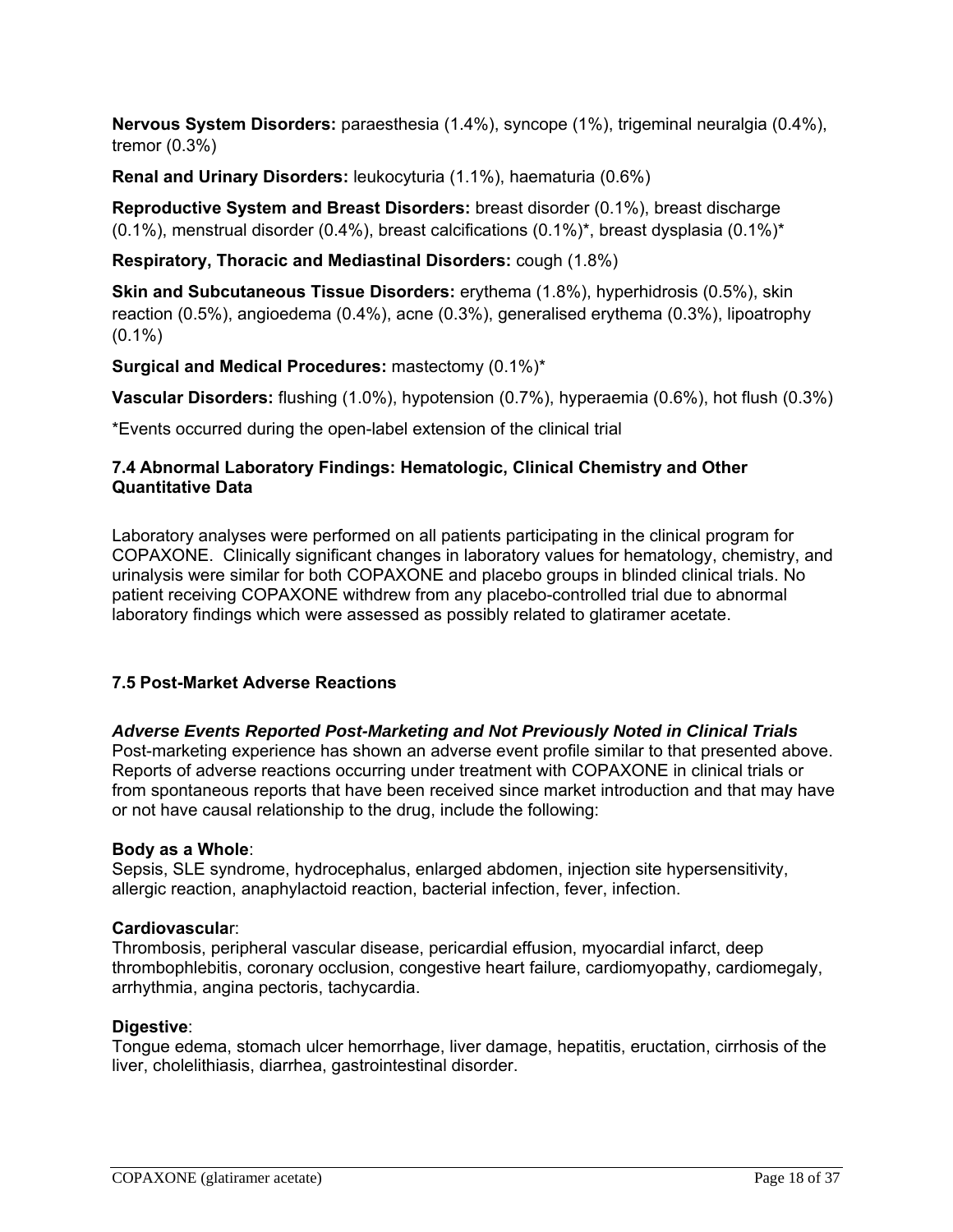### **Hemic and Lymphatic**:

Thrombocytopenia, lymphoma-like reaction, acute leukemia.

#### **Metabolic and Nutritional**:

Hypercholesteremia.

#### **Musculoskeletal**:

Rheumatoid arthritis, generalized spasm.

#### **Nervous**:

Myelitis, meningitis, CNS neoplasm, cerebrovascular accident, brain edema, abnormal dreams, aphasia, convulsion, neuralgia, anxiety, foot drop, nervousness, speech disorder, vertigo.

#### **Respiratory**:

Pulmonary embolus, pleural effusion, carcinoma of lung, hay fever, laryngismus.

#### **Skin and Appendages**:

Herpes simplex, pruritis, rash, urticaria.

## **Special Senses**:

Glaucoma, blindness, visual field defect.

#### **Urogenital**:

Urogenital neoplasm, urine abnormality, ovarian carcinoma, nephrosis, kidney failure, breast carcinoma, bladder carcinoma, urinary frequency.

Post-market safety analysis demonstrated that the safety profile of COPAXONE 40 mg/mL (administered three times per week) is compatible with the safety profile of COPAXONE 20 mg/mL (administered once daily).

#### *Localized Adverse Reactions Associated with Subcutaneous Use*

At injection sites, localized lipoatrophy and, rarely, injection site skin necrosis have been reported during post-marketing experience. Lipoatrophy may occur after treatment onset (sometimes as early as several months) and may be permanent. There is no known therapy for lipoatrophy. To assist in possibly minimizing these events the patient should be advised to follow proper injection technique and to rotate injection areas and sites on a regular basis (see **Part III – Patient Medication Information**).

To date, post-market information was received on more than 2,000 prospectively reported pregnancies with known outcome in patients exposed to conventional dose regimens of COPAXONE. In this cohort, the reported rates of fetal loss and congenital anomalies or disorders were found to be within the range found in a normal pregnant population, indicating no malformative or feto/neonatal toxicity of COPAXONE. However, since there are no adequate and well controlled studies in pregnant women with MS, COPAXONE should be used during pregnancy only if clearly needed.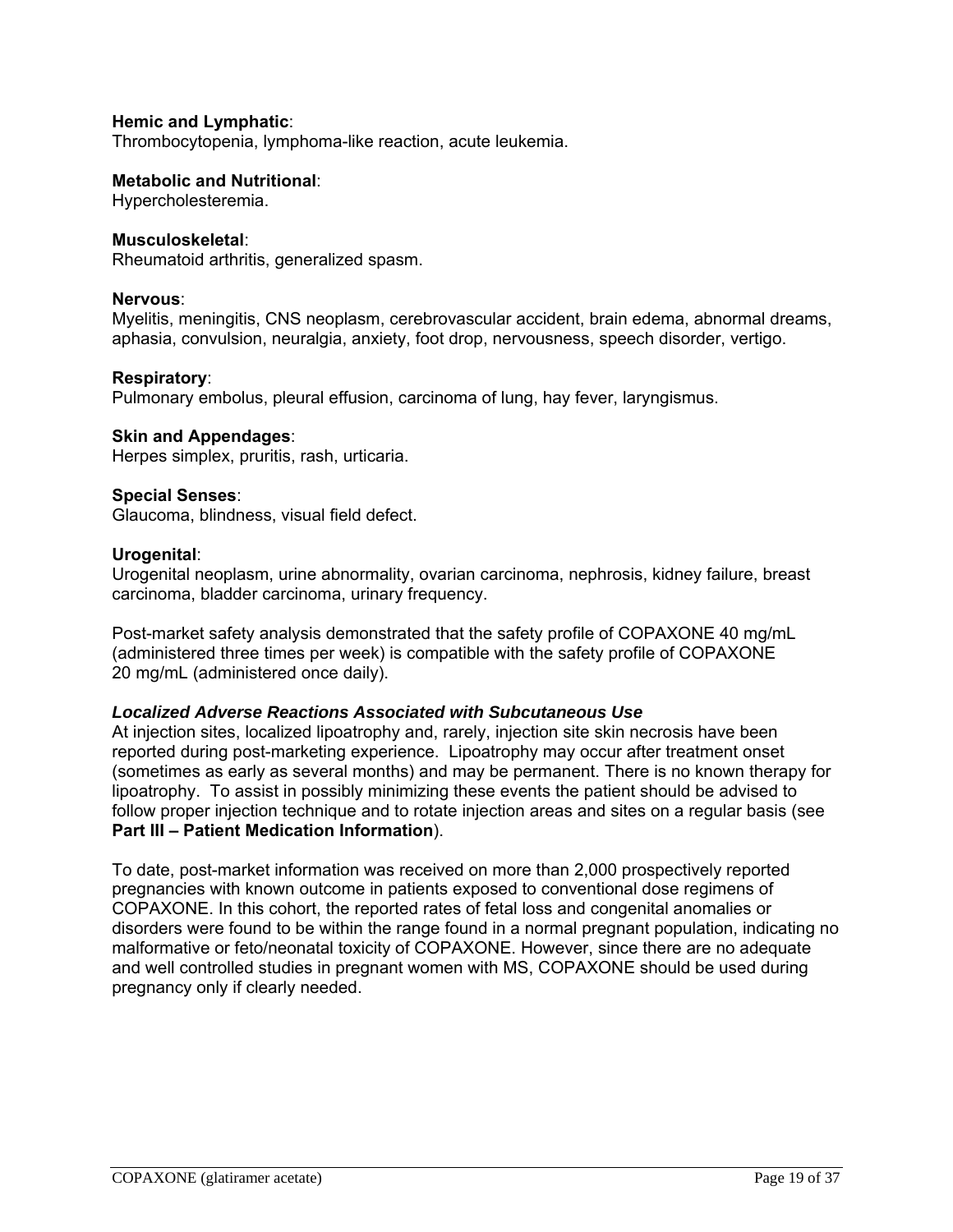## **8 DRUG INTERACTIONS**

### **8.1 Overview**

Interactions between COPAXONE and other drugs have not been fully evaluated. Results from existing clinical trials do not suggest any significant interactions of COPAXONE with therapies commonly used in MS patients. This includes the concurrent use of corticosteroids for up to 28 days.

## **9 ACTION AND CLINICAL PHARMACOLOGY**

## **9.1 Mechanism of action**

COPAXONE (glatiramer acetate) is a sterile, lyophilized mixture of synthetic polypeptides containing four naturally occurring amino acids: L-glutamic acid, L-alanine, L-tyrosine and L-lysine with an average molar fraction of 0.141, 0.427, 0.095 and 0.338, respectively.

The precise mechanism by which glatiramer acetate exerts therapeutic effects in MS patients is not fully elucidated, but may involve immunomodulation by inducing a regulatory phenotype of antigen presenting cells (e.g., dendritic cells, monocytes, and B cells), which may exert direct effects and/or support regulatory and anti-inflammatory T cell populations.

Because the immunological profile of glatiramer acetate remains to be fully elucidated, concerns exist about its potential to alter naturally occurring immune responses, but this has not been systematically evaluated (see **WARNINGS AND PRECAUTIONS: Immune**).

#### **9.2 Pharmacokinetics**

Results obtained in pharmacokinetic studies performed in humans (healthy volunteers) and animals support the assumption that a substantial fraction of the therapeutic dose delivered to patients subcutaneously is hydrolyzed locally. Nevertheless, larger fragments of glatiramer acetate can be recognized by glatiramer acetate reactive antibodies. Some fraction of the injected material, either intact or partially hydrolyzed, is presumed to enter the lymphatic circulation, enabling it to reach regional lymph nodes, and some, may enter the systemic circulation intact.

## **10 STORAGE, STABILITY AND DISPOSAL**

The pre-filled syringes of COPAXONE should be refrigerated immediately upon receipt (2°-8°C). DO NOT FREEZE.

COPAXONE prefilled syringes contain no preservative. Do not use if the solution contains any particulate matter.

If you cannot have refrigerator storage, pre-filled syringes of COPAXONE can be stored at room temperature (15° - 30°C) for up to 1 month. Do not store pre-filled syringes at room temperature for longer than 1 month. Note: this drug is light sensitive, do not expose to light when not injecting. Each pre-filled syringe is for single use only.

Throw out all used syringes in a hard-walled plastic container.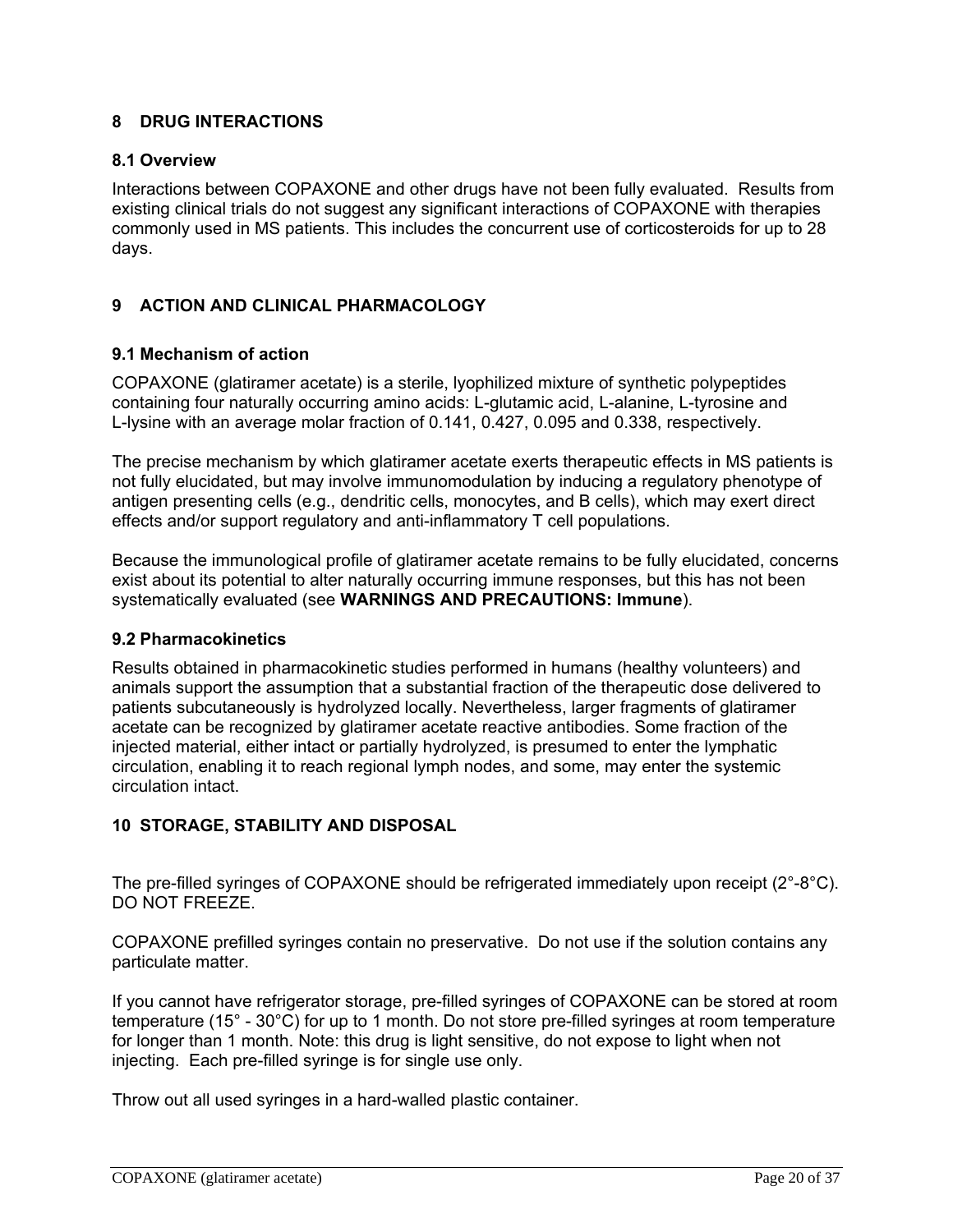## **PART II: SCIENTIFIC INFORMATION**

# **11 PHARMACEUTICAL INFORMATION**

## **Drug Substance**

| Proper name:         | Glatiramer acetate                                                                                                                                                                                                                                                                                                                                        |
|----------------------|-----------------------------------------------------------------------------------------------------------------------------------------------------------------------------------------------------------------------------------------------------------------------------------------------------------------------------------------------------------|
| Chemical name:       | Glatiramer acetate is the acetate salt of synthetic polypeptides.                                                                                                                                                                                                                                                                                         |
| Description:         | Glatiramer acetate is prepared by chemically reacting the activated<br>derivatives of four amino acids: L-glutamic acid (L-Glu), L-alanine (L-Ala),<br>L-tyrosine (L-Tyr), and L-lysine (L-Lys) in a specified ratio. The average<br>molar fraction of each amino acid residue are as follows: L-Glu 0.141, L-<br>Ala 0.427, L-Tyr 0.095 and L-Lys 0.338. |
| Molecular formula    | and molecular mass: The average molecular weight of glatiramer acetate is 5,000 to 9,000<br>daltons. Glatiramer acetate is identified by specific antibodies.                                                                                                                                                                                             |
| Structural formula:  | Poly[L-Glu <sup>13-15</sup> , L-Ala <sup>39-46</sup> , L-Tyr <sup>8.6-10</sup> , L-Lys <sup>30-37</sup> ]•nCH <sub>3</sub> CO <sub>2</sub> H (n=15-24)                                                                                                                                                                                                    |
| Physical form:       | White to slightly yellowish lyophilized material.                                                                                                                                                                                                                                                                                                         |
| Solubility:          | Sparingly soluble in water, insoluble in acetone.                                                                                                                                                                                                                                                                                                         |
| pH:                  | The pH of a $0.5\%$ w/v solution of glatiramer acetate in water is in the<br>range of 5.5 to 7.0.                                                                                                                                                                                                                                                         |
| Biological activity: | The biological activity of COPAXONE is determined by its ability to block<br>the induction of experimental autoimmune encephalomyelitis (EAE) in<br>mice.                                                                                                                                                                                                 |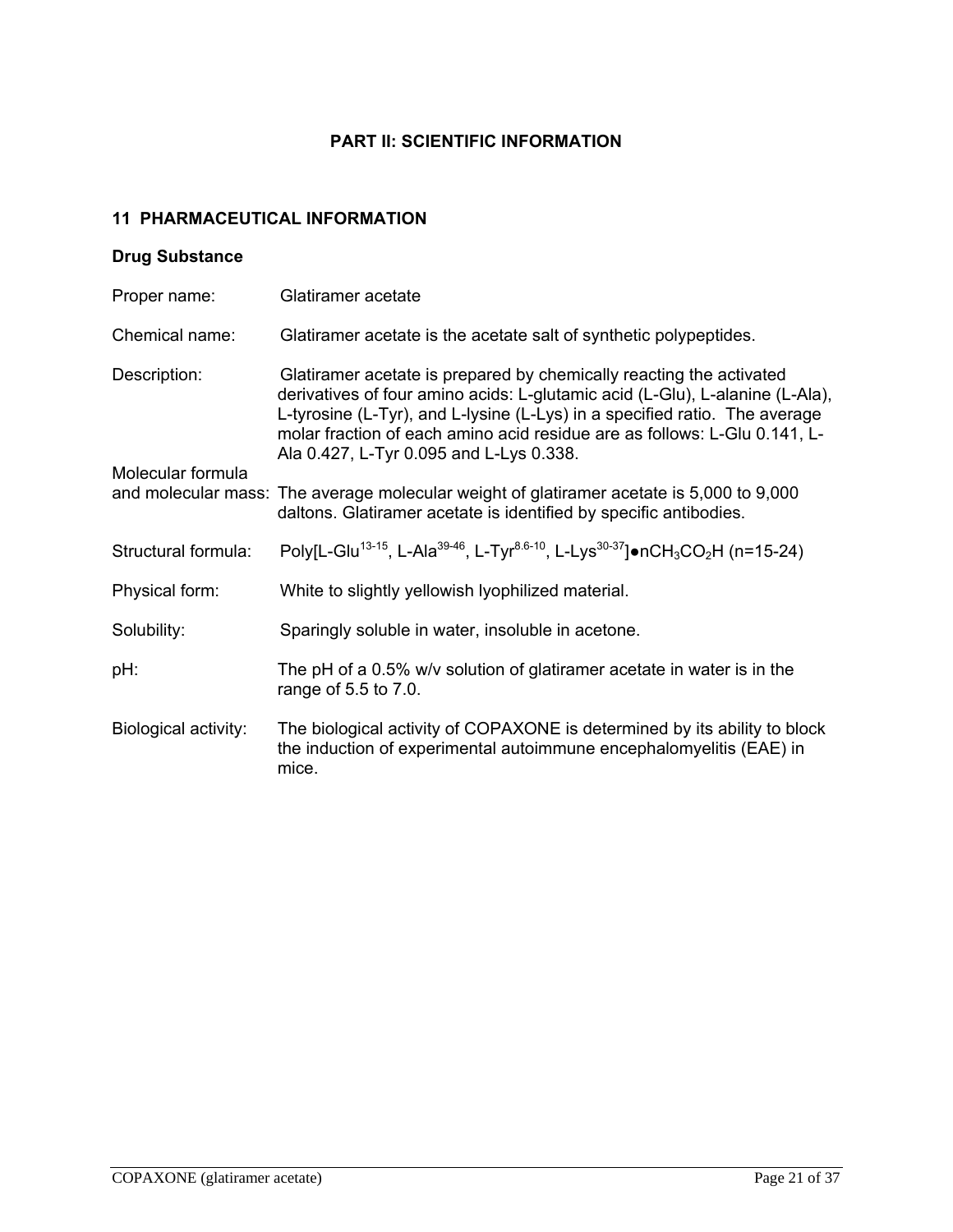## **12 CLINICAL TRIALS**

## COPAXONE 20 mg/mL (administered once daily)

The efficacy of COPAXONE (glatiramer acetate) was evaluated in two placebo-controlled trials in patients with Relapsing Remitting MS (RRMS). In a third placebo-controlled study the effects of glatiramer acetate on MRI parameters were assessed.

The first trial was a pilot study (BR-1) which was conducted at a single-center and was a double-blind, randomized, matched-pair, parallel group placebo-controlled trial. Fifty patients with RRMS were randomized to receive 20 mg/day glatiramer acetate (n=25) or placebo (n=25) subcutaneously. The protocol-specified primary outcome measure was the proportion of patients who were relapse free during the 2-year duration of the trial, but two additional relevant outcomes were also specified as endpoints: frequency of attacks during the trial, and the change in the number of attacks compared to the rate of attacks in the 2 years prior to study entry. Results from this study (see Table 3) show that there was a statistically significant effect of glatiramer acetate on number of relapses.

| Outcome <sup>a</sup>                                      | <b>Glatiramer</b><br>acetate<br>$n=25$ | <b>Placebo</b><br>$n=25$ | p-Value |
|-----------------------------------------------------------|----------------------------------------|--------------------------|---------|
| % Relapse Free Patients                                   | 14/25 (56%)                            | 7/25 (28%)               | 0.085   |
| <b>Mean Relapse Frequency</b>                             | $0.6/2$ years                          | $2.4/2$ years            | 0.005   |
| <b>Reduction in Relapse Rate</b><br>compared to pre-study | 3.2                                    | 1.6                      | 0.025   |
| Median Time to First Relapse<br>(days)                    | >700                                   | 150                      | 0.03    |
| % of Progression-Free* Patients                           | 20/25 (80%)                            | 13/25 (52%)              | 0.07    |

## **Table 3 - Trial BR-1: Efficacy Results**

<sup>a</sup>The primary efficacy measure was the proportion of patients who were relapse free during the 2 year duration of the trial (% **Relapse Free**). Analyses were based on the intent-to-treat population.

\* Progression defined as an increase of at least 1 point on the DSS that persists for at least 3 consecutive months.

The second study (01-9001) was a multicenter double-blind, randomized, placebo-controlled trial. Two hundred and fifty-one patients with RRMS were randomized to receive 20 mg/day glatiramer acetate (n=125) or placebo (n=126) subcutaneously. Patients were diagnosed with RRMS by Poser criteria, and had at least 2 exacerbations during the 2 years immediately preceding enrollment. Patients had a score of no more than 5 on the Kurtzke Expanded Disability Scale Score (EDSS), a standard scale ranging from 0 (normal) to 10 (death due to MS). A score of 5 is defined as one at which a patient is still ambulatory but for whom full daily activities are impaired due to disability, a score of 6 is defined as one at which the patient is still ambulatory but requires assistance and a score of 7 on this scale means that the patient requires a wheelchair.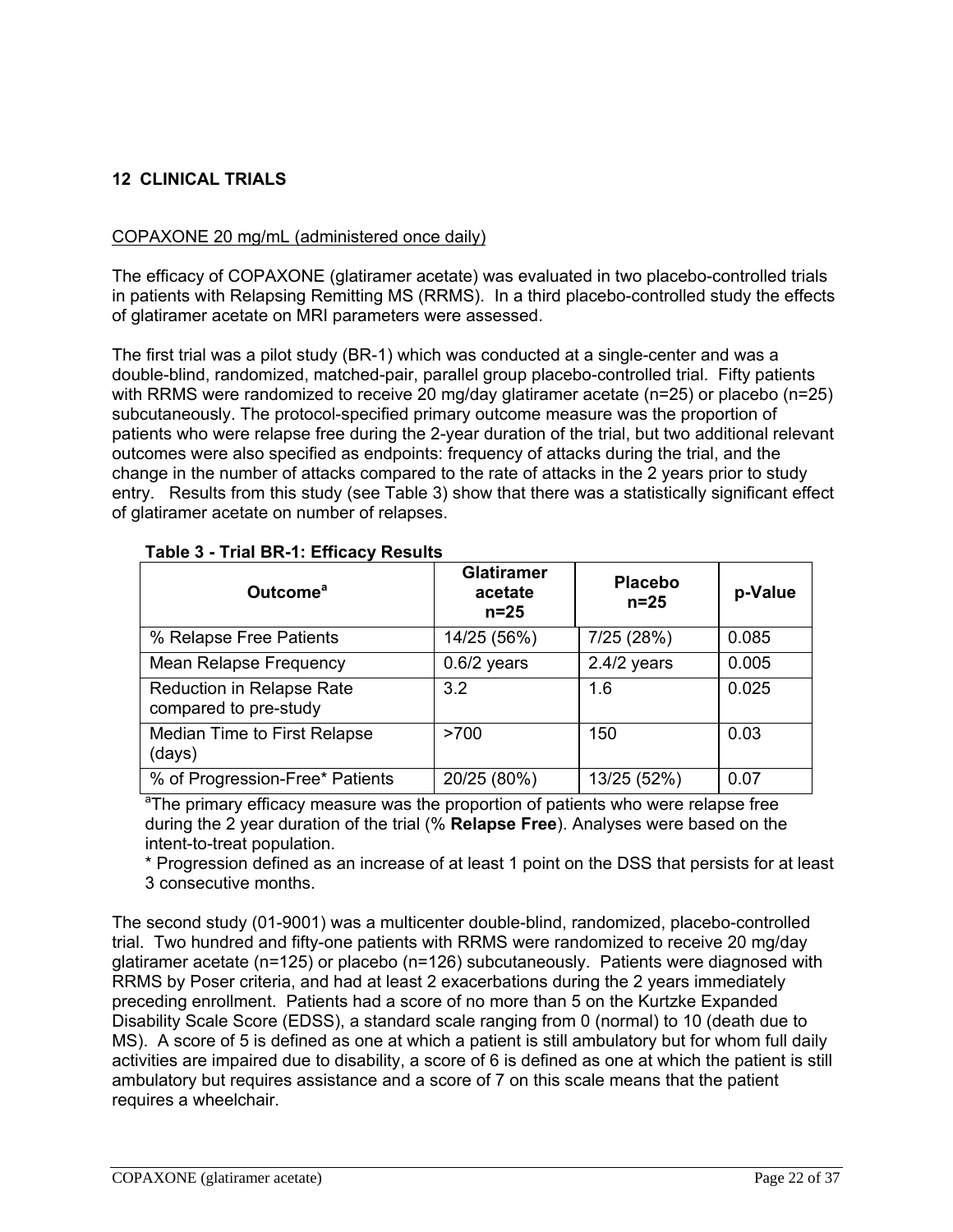Patients were seen every 3 months for 2 years, as well as within several days of a presumed exacerbation. In order for an exacerbation to be confirmed, a blinded neurologist had to document objective neurologic signs, as well as document the existence of other criteria (e.g., the persistence of the lesion for at least 48 hours).

The protocol-specified primary outcome measure was the mean number of relapses during treatment.

Table 4 shows results of the analysis of primary as well as several secondary outcome measures at two years based on the intent-to-treat population.

| Outcome <sup>a</sup>                        | <b>Glatiramer</b><br>acetate<br>$n = 125$ | <b>Placebo</b><br>$n = 126$ | p-Value |
|---------------------------------------------|-------------------------------------------|-----------------------------|---------|
| Mean No of Relapses/2 years <sup>b</sup>    | 1.19                                      | 1.68                        | 0.007   |
| % Relapse Free Patients                     | 42/125 (34%)                              | 34/126 (27%)                | 0.25    |
| Median Time to First Relapse<br>(days)      | 287                                       | 198                         | 0.23    |
| % of Patients Progression Free <sup>c</sup> | 98/125 (78%)                              | 95/126 (75%)                | 0.48    |
| Mean Change in EDSS                         | $-0.05$                                   | $+0.21$                     | 0.023   |

 **Table 4 – Trial 01-9001: Core (24-month) Double-Blind Study: Effect on Relapse Rate**

<sup>a</sup> The primary efficacy measure was the number of relapses during treatment. Analyses were based on the intent-to-treat population.

**b** Baseline adjusted mean

 $\textdegree$  Progression defined as an increase of at least 1 point on the EDSS that persists for at least 3 consecutive months.

\* Analysis of Covariance adjusted for baseline EDSS, prior 2-year relapse rate and study centers. ANCOVA or analysis of covariance is a statistical test used to adjust for covariate differences between the treatment and control groups which may confound the true treatment effect when one or more factors are not balanced across treatment groups.

The effects of glatiramer acetate on relapse severity were not evaluated in either trial.

Both studies showed a beneficial effect of glatiramer acetate on relapse rate, and on this basis glatiramer acetate is considered effective.

The third study (9003) was a multi-national, multi-center, MRI-monitored study. A total of 239 patients with RRMS (119 on glatiramer acetate and 120 on placebo) were randomized. Inclusion criteria were similar to those in Study 01-9001 with the additional criteria that patients had to have at least one Gd-enhancing lesion on the screening MRI. The patients were treated initially in a double-blind manner for nine months, during which they underwent monthly MRI scanning. The primary endpoint for the double-blind phase was the total cumulative number of T1 Gd-enhancing lesions over nine months. Other MRI parameters were assessed as secondary endpoints. Table 5 summarizes the results for the parameters monitored during the nine-month double-blind phase for the intent-to-treat cohort. Because the link between MRI findings and the clinical status of patients is contentious, the prognostic value of the following statistically significant findings is unknown.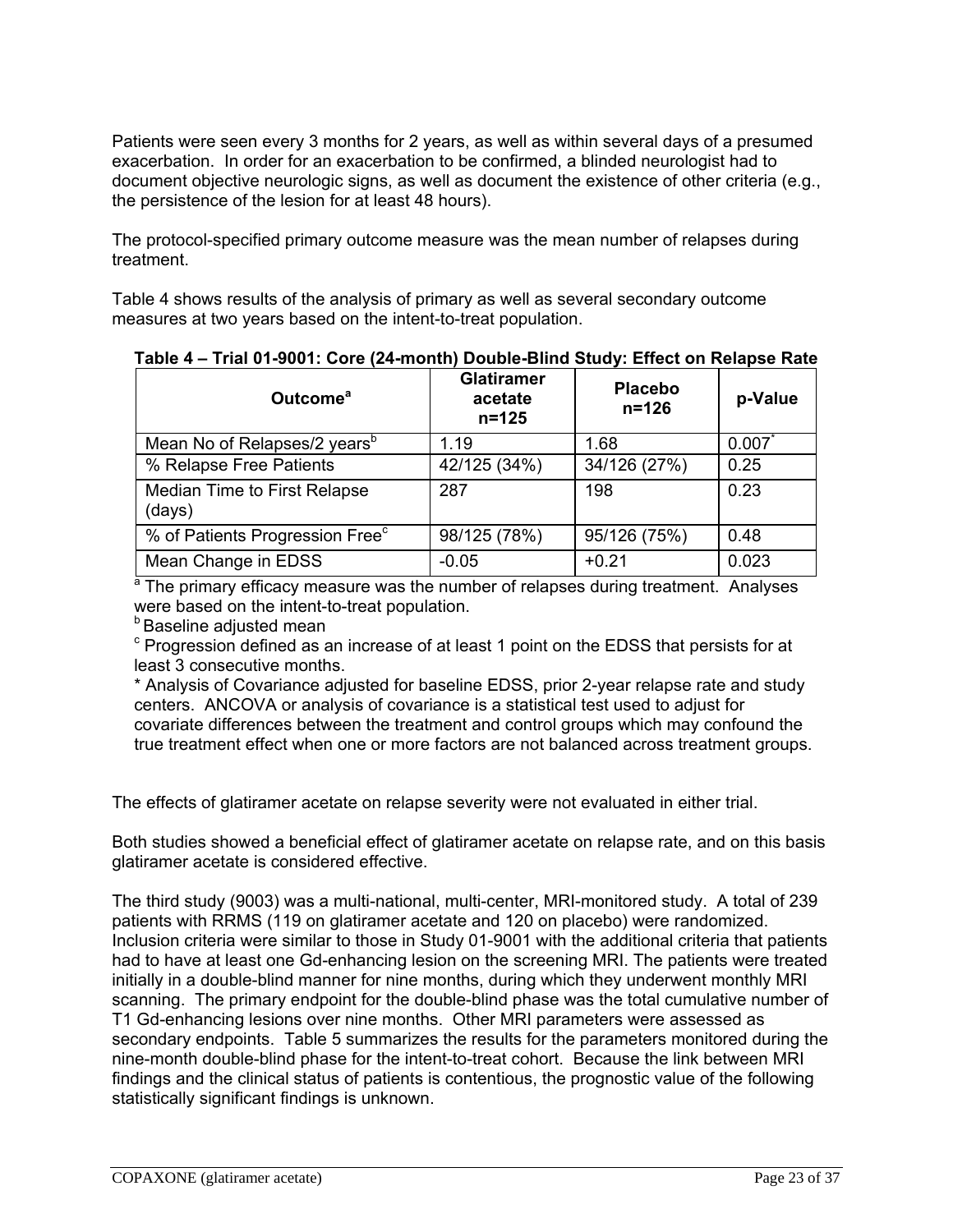| No.            | <b>Outcome</b>                                                                                        | <b>Glatiramer</b><br><b>Acetate</b><br>$(n=113)$ | <b>Placebo</b><br>$(n=115)$ | p-value |
|----------------|-------------------------------------------------------------------------------------------------------|--------------------------------------------------|-----------------------------|---------|
|                | <b>Primary Endpoint</b>                                                                               |                                                  |                             |         |
| 1              | Medians of the Cumulative<br>Number of T1 Gd-Enhancing<br>Lesions                                     | 12                                               | 17                          | 0.0037  |
|                | <b>Secondary Endpoints</b>                                                                            |                                                  |                             |         |
| $\overline{2}$ | <b>Medians of the Cumulative</b><br>Number of New T1 Gd-Enhancing<br>Lesions                          | 9                                                | 14                          | 0.0347  |
| 3              | Medians of the Cumulative<br>Number of New T2 Lesions                                                 | 5                                                | 8                           | 0.01    |
| 4              | Medians of the Cumulative<br>Change from Baseline in volumes<br>(mL) of T1 Gd-Enhancing Lesions       | $-0.309$                                         | $\Omega$                    | 0.0248  |
| 5              | <b>Medians of the Cumulative</b><br>Change from Baseline in volumes<br>(mL) of T2 Lesions             | 8.852                                            | 13.566                      | 0.0229  |
| 6.             | <b>Medians of the Cumulative</b><br>Change from Baseline in volumes<br>(mL) of T1 Hypointense Lesions | 1.642                                            | 1.829                       | 0.7311  |
|                | Proportion of T1 Gd-Enhancing<br><b>Lesion-Free Patients</b>                                          | 46.4%                                            | 32.2%                       | 0.0653  |

 **Table 5 – Trial 9003: Nine-Month Double-Blind Phase: MRI Endpoints - Results**

The mean number of relapses in this 9 month study was 0.50 for the COPAXONE® group and  $0.77$  for the placebo group ( $p = 0.0077$ ).

## **Patients with early RRMS**

A fourth study (GA/9010) was a multicenter, randomized, double-blind, placebo-controlled, parallel group study involving 481 patients for up to three years (glatiramer acetate 20 mg/day: n=243; placebo: n=238). It was performed in patients with a well-defined, single, unifocal neurological presentation and with at least two cerebral lesions on T2-weighted MRI (previously referred to as "clinically isolated syndrome"). The primary outcome measure in the study was the time to development of a second exacerbation according to Poser criteria. Secondary outcomes were brain MRI measures including number of new T2 lesions and T2 lesion volume.

Time to development of a second exacerbation was significantly delayed in the glatiramer acetate group corresponding to a risk reduction of 45% (Hazard Ratio = 0.55; 95% CI [0.40; 0.77], p=0.0005) (Figure 1).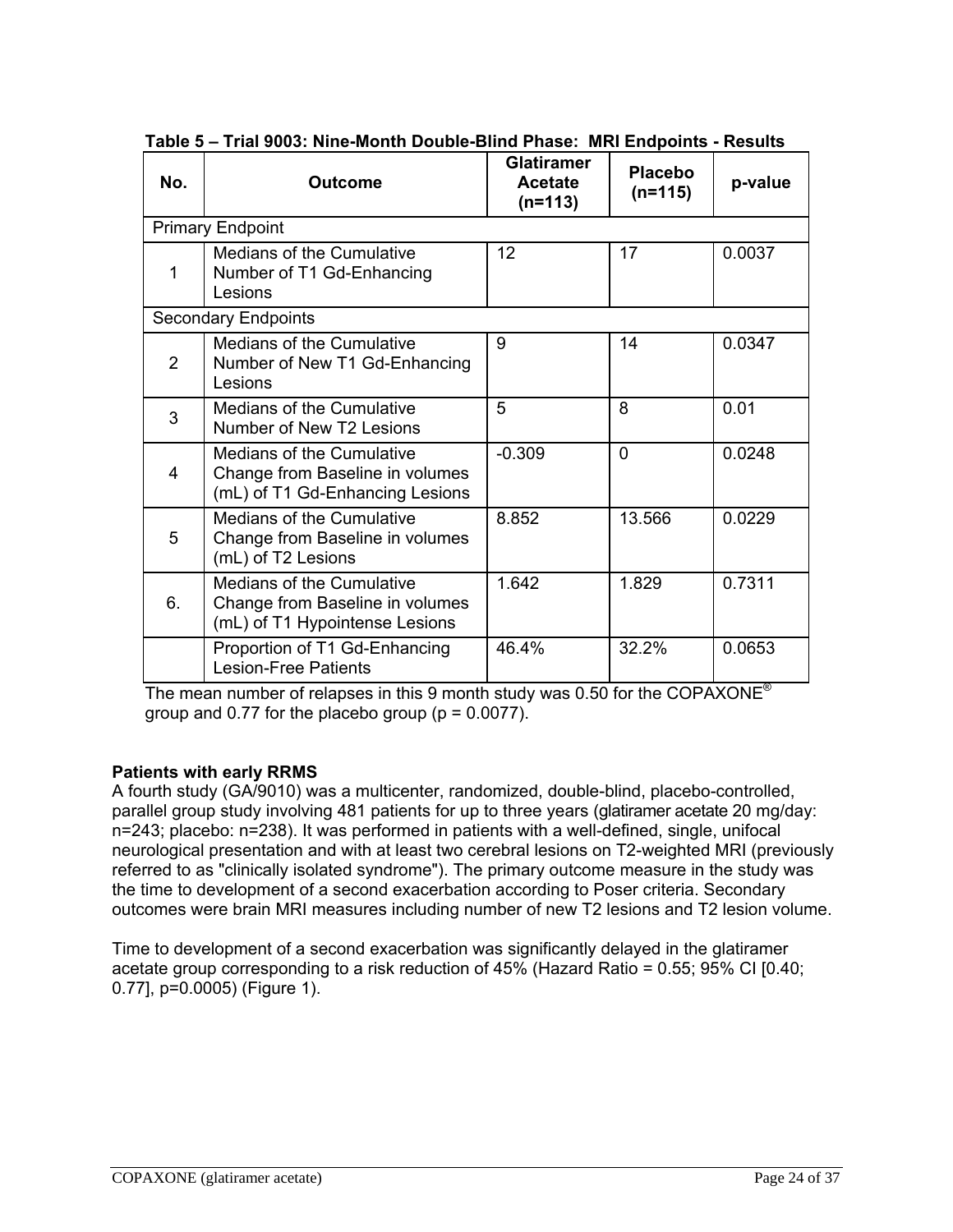

**Figure 1: Trial GA/9010: Time to Second Exacerbation (ITT Analysis)** 

Glatiramer acetate prolonged the time to second exacerbation by 386 (115%) days, from 336 days in the placebo group to 722 days in the glatiramer acetate group (based on the 25th percentile; Kaplan-Meier estimates).

A total of 25% of glatiramer acetate patients, and 43% of placebo patients experienced a second exacerbation in an average duration of treatment of 2.4 years.

The benefit of treatment with glatiramer acetate over placebo was also demonstrated in two secondary MRI-based endpoints. The number of new T2 lesions at last observed value (LOV) was significantly lower (p<0.0001) for patients on glatiramer acetate, demonstrating a treatment effect of 58% for glatiramer acetate over placebo (mean number of new T2 lesions at LOV was 0.7 for glatiramer acetate and 1.8 for placebo). Additionally, baseline-adjusted T2 lesion volume at LOV showed a significant reduction (p=0.0013) of 13% for glatiramer acetate over placebo (median change in T2 volume from baseline to LOV was 0.7 mL on glatiramer acetate and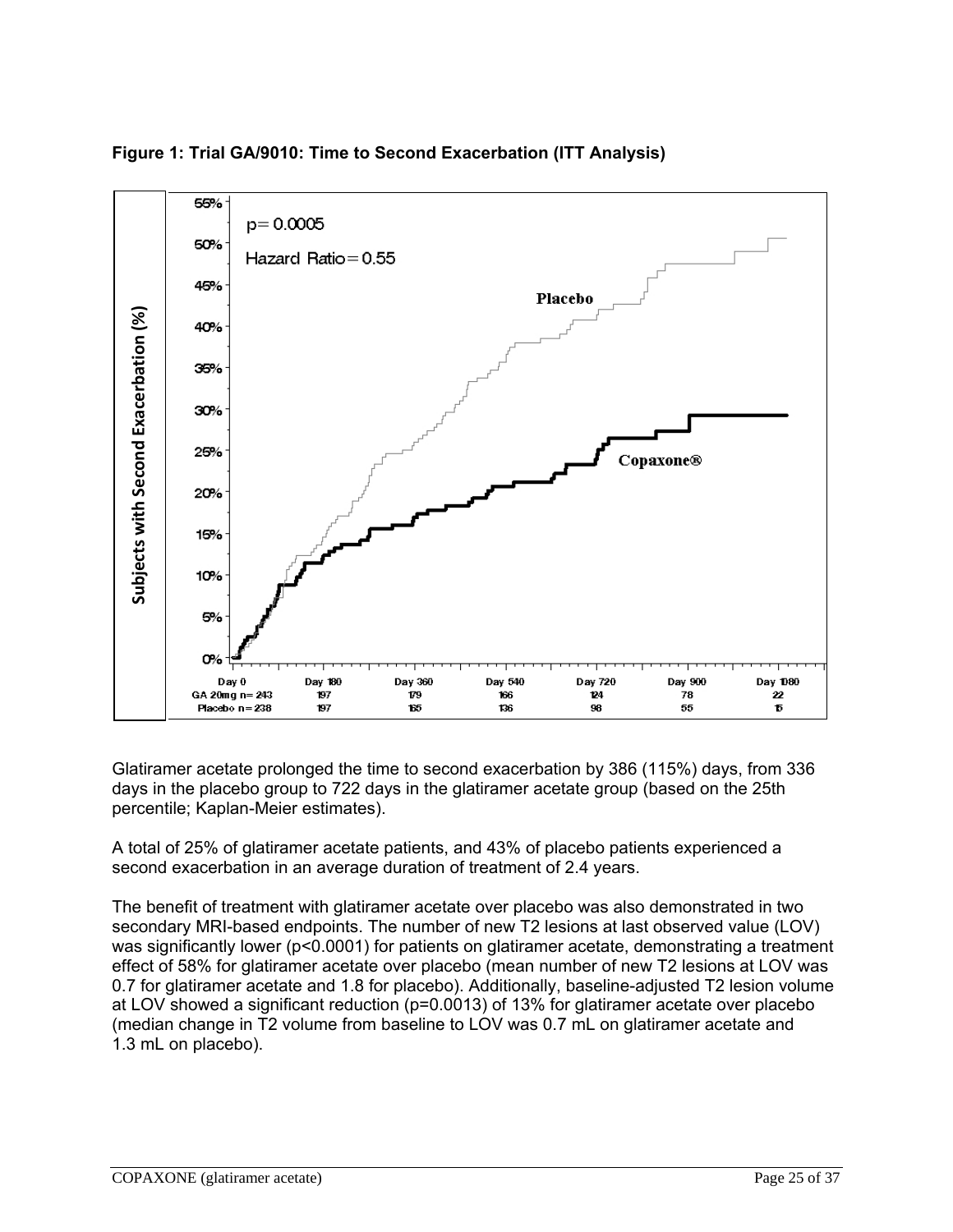However, the impact of early treatment with COPAXONE 20 mg/mL once-daily on the long term evolution of the disease is unknown as the study was mainly designed to assess the time to the second exacerbation event.

## COPAXONE 40 mg/mL (administered three times per week)

Study MS-GA-301 was a double-blind, placebo-controlled, multinational trial with a total of 1404 patients with RRMS randomized in a 2:1 ratio to receive either COPAXONE 40 mg/mL (n=943) or placebo (n=461) three times a week for 12 months. Patients had a median of 2 relapses in the 2 years prior to screening and had not received any interferon-beta for at least 2 months prior to screening. Baseline EDSS scores ranged from 0 to 5.5 with a median of 2.5. Neurological evaluations were performed at baseline, every three months, and at unscheduled visits for suspected relapse or early termination. MRI was performed at baseline, months 6 and 12, or early termination. A total of 91% of those assigned to COPAXONE and 93% of those assigned to placebo completed treatment at 12 months.

The primary outcome measure was the total number of confirmed relapses (persistence of neurological symptoms for at least 48 hours confirmed on examination with objective signs). The effect of COPAXONE on several magnetic resonance imaging (MRI) variables, including number of new or enlarging T2 lesions and number of enhancing lesions on T1-weighted images, was also measured at months 6 and 12. See Table 6.

|                                                                                    | <b>COPAXONE</b><br>40 mg/mL<br>$(n=943)$ | <b>Placebo</b><br>$(n=461)$ | <b>P-Value</b> |
|------------------------------------------------------------------------------------|------------------------------------------|-----------------------------|----------------|
|                                                                                    | <b>Clinical Endpoints</b>                |                             |                |
| Number of confirmed relapses during the 12-month placebo-controlled phase          |                                          |                             |                |
| <b>Adjusted Mean Estimates</b><br>Relative risk reduction                          | 0.331<br>34%                             | 0.505                       | < 0.0001       |
|                                                                                    | <b>MRI Endpoints</b>                     |                             |                |
| Cumulative number of new or enlarging T2 lesions at Months 6 and 12                |                                          |                             |                |
| <b>Adjusted Mean Estimates</b><br>Relative risk reduction                          | 3.650<br>35%                             | 5.592                       | < 0.0001       |
| Cumulative number of enhancing lesions on T1-weighted images at Months 6 and<br>12 |                                          |                             |                |
| <b>Adjusted Mean Estimates</b><br>Relative risk reduction                          | 0.905<br>45%                             | 1.639                       | < 0.0001       |

## **Table 6 – Study MS-GA-301: Efficacy and MRI Results in the ITT population**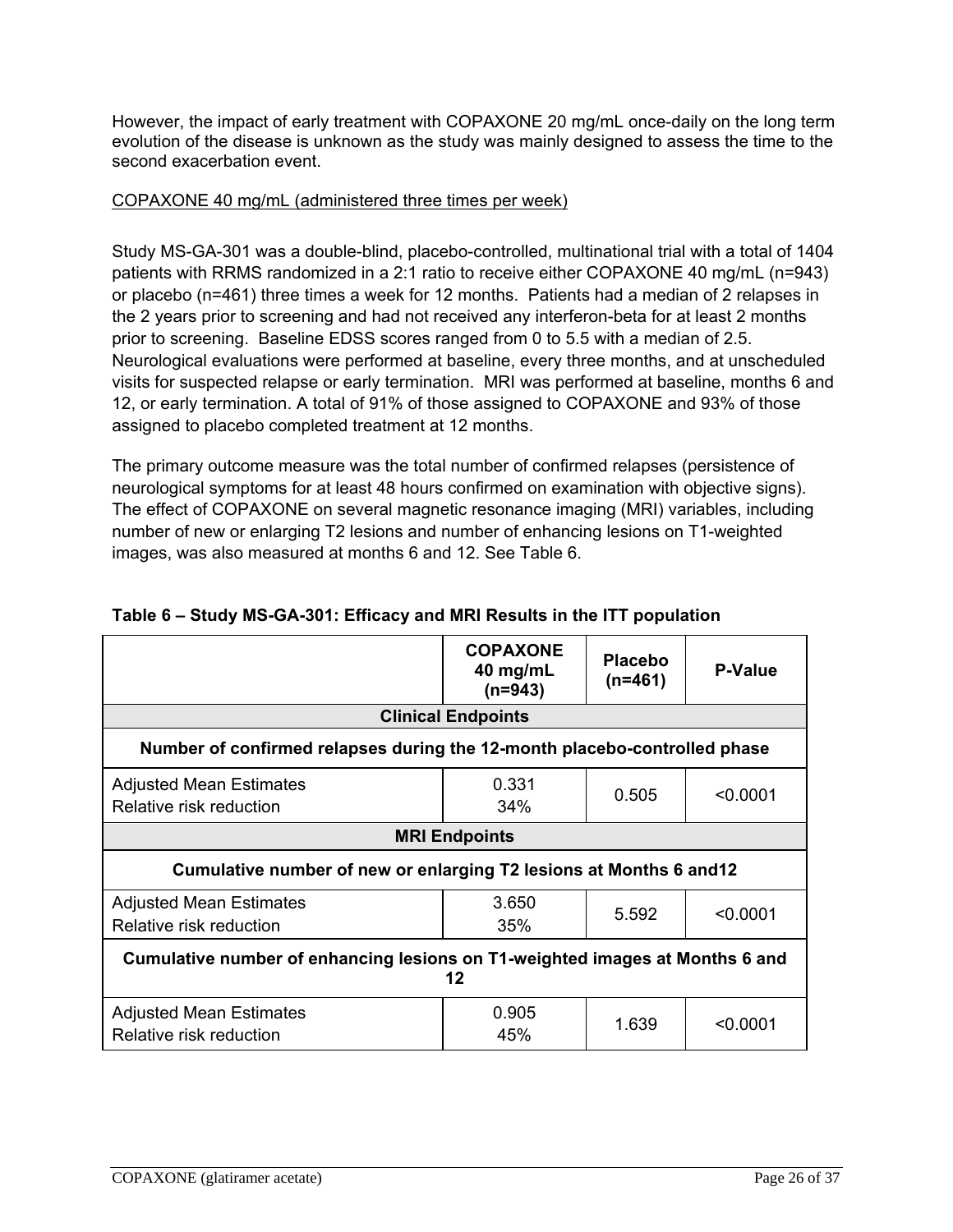## **13 PHARMACOLOGY**

Glatiramer acetate is efficacious in suppressing and/or preventing both the clinical and histological manifestations of the most widely accepted animal model of Multiple Sclerosis, EAE. This effect of glatiramer acetate has been demonstrated in a wide variety of species including mice, rats, guinea pigs, rabbits, and primates (rhesus monkeys and baboons).  $1-8$ 

Glatiramer acetate partially cross-reacts with myelin basic protein (MBP) on both the humoral and cellular levels. In addition, it competes with myelin-associated peptides including myelin oligodendrocyte glycoprotein (MOG) and proteolipid protein (PLP) for binding to the MHC class II molecules.<sup>9</sup> Glatiramer acetate binds with high affinity to MHC Class II molecules on the surface of antigen presenting cells.<sup>10</sup> In vitro studies demonstrate that the affinity of glatiramer acetate is sufficient to competitively displace MBP, MOG and PLP from MHC II.<sup>9</sup> Specificity of glatiramer acetate binding is demonstrated by the observation that anti-MHC II DR antibodies but not anti-MHC I or anti-MHC II DQ antibodies inhibit interaction of glatiramer acetate with MHC  $II.<sup>9</sup>$ 

Induction of suppressor T-cells has been demonstrated experimentally. T-cell hybridomas established from spleen cells of glatiramer acetate treated animals were shown to adoptively transfer resistance to EAE in untreated animals and to inhibit antigen-specific proliferation and interleukin-2 (IL-2) secretion of an MBP-specific T-cell line.<sup>11</sup> Inhibition of MBP-specific effector T-cells by glatiramer acetate has been demonstrated in several *in vitro* studies. In the presence of antigen presenting cells, glatiramer acetate competitively inhibits proliferation and IL-2 and interferon gamma secretion by human MBP-specific T-cell lines while having no effect on T-cell lines specific for other antigens. Glatiramer acetate alone does not stimulate proliferation,  $12,13$ IL-2 secretion<sup>12,13</sup> or cytotoxic responses in human MBP-specific T-cells<sup>14.</sup> In addition, glatiramer acetate has been shown to inhibit MBP-specific T-cell cytotoxicity.<sup>14</sup>

Attempts have been made to characterize bioavailability using subcutaneously administered <sup>125</sup>I-Glatiramer acetate in animals. Serum samples were qualitatively analyzed by HPLC to estimate the proportion of intact glatiramer acetate and glatiramer acetate-related peptide fragments over time. The HPLC elution pattern was consistent with that for glatiramer acetate three minutes after injection. By 15 minutes, the elution pattern shifted to two distinct smaller species and free iodide. It is unclear if the smaller species represented <sup>125</sup>I-Glatiramer acetate metabolites or other unrelated species iodinated as a result of iodide exchange. These studies have not been repeated in man.

Other *in vitro* and *in vivo* studies in animals demonstrate that 125I-Glatiramer acetate is rapidly degraded at the site of injection. Tissue homogenate studies suggest this may also be true in man. Due to the possibility of de-iodination, iodide exchange and incorporation of amino acids from glatiramer acetate into other peptides, results from these studies with  $125$ -Glatiramer acetate must be cautiously interpreted.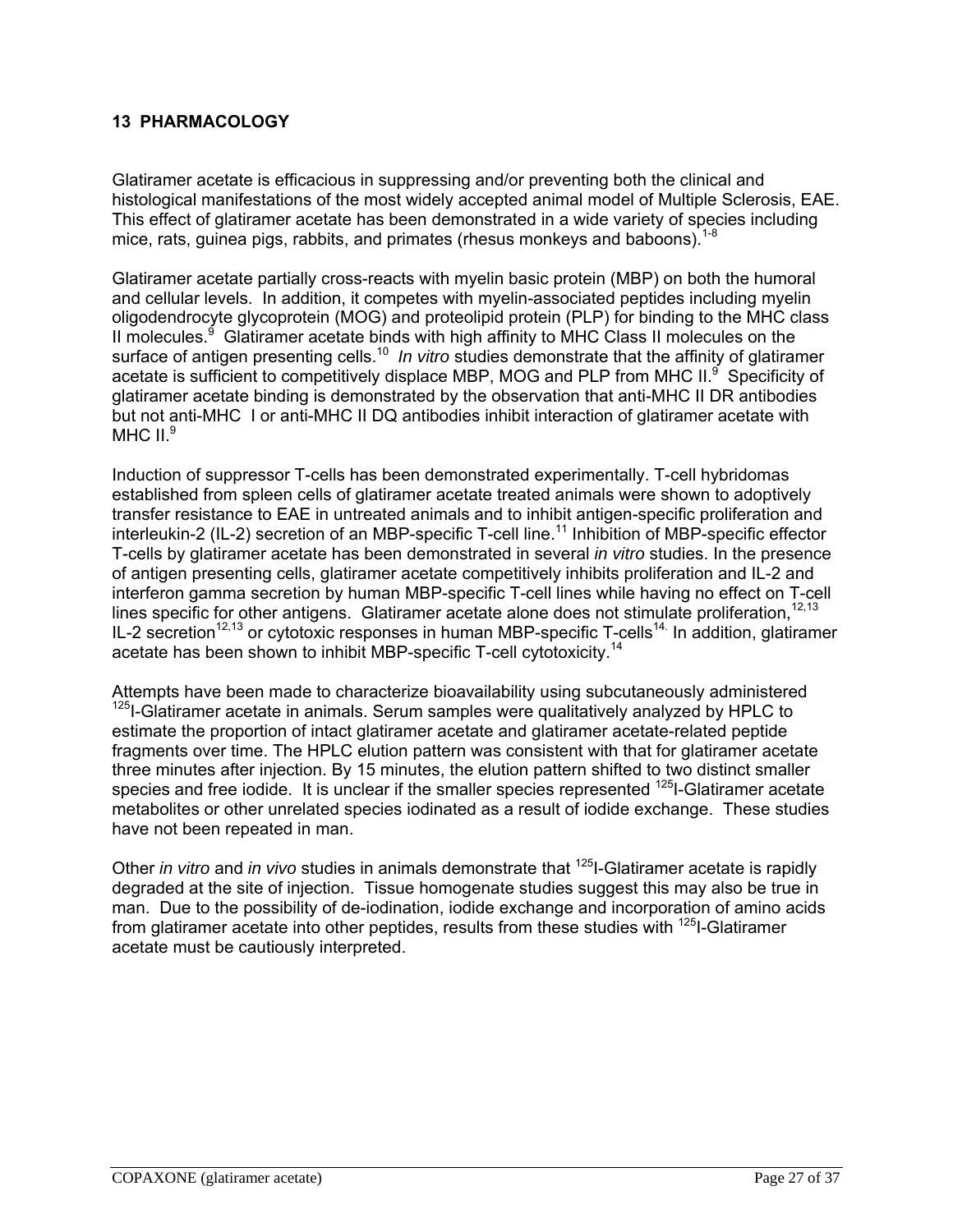## **14 NON-CLINICAL TOXICOLOGY**

#### **Acute Toxicity**

Glatiramer acetate was well tolerated following a single subcutaneous injection at a dose of 400 mg/kg in the rat. No toxic effects were noted.

After intravenous administration of 200 mg/kg in the rat, severe morbidities with about 10% mortalities were recorded. At 40 mg/kg, no mortalities occurred and only transient tremor was noted in one animal.

## **Long-Term Toxicity (Subchronic and Chronic)**

Toxicity and reproductive studies were performed with glatiramer acetate involving 560 rats treated for up to 6 months, 68 rabbits treated for up to 2 weeks, 23 dogs treated for up to 3 months and 32 monkeys treated for up to 1 year. The several deaths that occurred (5 rats in the 6-month study, 2 rats in the 4-week study, 1 rat in the segment III reproduction study and 1 monkey in the 1-year study) were judged as incidental and unrelated to treatment.

Chronic and subchronic daily subcutaneous injections were systemically well tolerated at doses of up to 30 mg/kg/day for periods extending for up to 6 months in the rat and up to one year in the monkey.

In aging male rats (at the end of the life-span carcinogenicity study), there was a small increase in the incidence of glomerulonephritis. The NOAEL for this finding was 7.5 mg/kg/day.

At doses of 30 mg/kg and above some findings such as slight reduction in body weight gain, and occasional minor changes in blood chemistry and hematological parameters were noted. These findings were noted in some studies and not in others, and were without any clinical sequelae. No remarkable findings were noted in ophthalmoscopic or in EKG evaluations. In monkeys treated with 30 mg/kg/day there were some evidence for over immune stimulations such as an increase in the titer of antinuclear antibodies, an increase in the incidence of germinal centers in the bone marrow and of minor chronic focal fibrosing arterial lesions. The association of these findings to treatment is uncertain and the NOAEL for these findings was set to 10 mg/kg/day.

Based on these findings, the NOAEL for the systemic effects of glatiramer acetate in chronic studies is considered to be 7.5 mg/kg.

Local lesions at the injection sites were consistently observed in all studies and were dose related. At doses of 30 mg/kg/day and above in the rat and the monkey, injection site reactions were clinically significant and poorly tolerated.

#### **Carcinogenicity**

Two life-span carcinogenicity studies with glatiramer acetate, one in mice and one in rats, were completed. Results from the two carcinogenicity studies do not suggest any evidence of carcinogenic potential related to glatiramer acetate administered subcutaneously to rats and mice, at dose levels of up to 60 mg/kg/day.

In the two-year carcinogenicity study in the mouse, repeated administration of doses up to 60 mg/kg/day, showed no evidence for systemic carcinogenicity. In males of the high dose group (60 mg/kg/day), but not in females, there was an increased incidence of fibrosarcomas at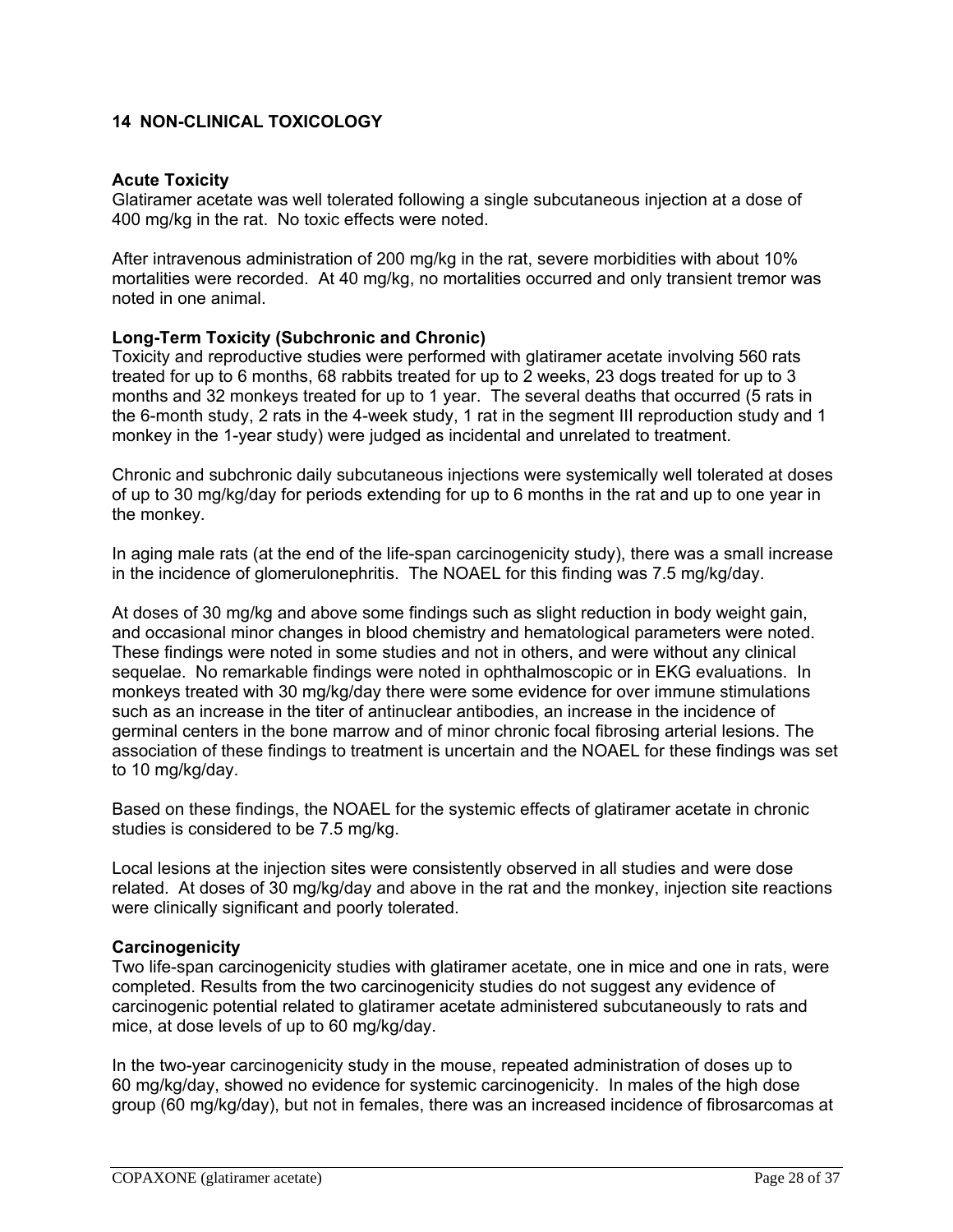the injection sites. These rapidly growing sarcomas, consisting of spindle or fusiform cells with local invasion but no metastasis, were associated with skin damage precipitated by repetitive injections of an irritant over a limited skin area.

In a two-year carcinogenicity study in rats, subcutaneous administration of glatiramer acetate at a dose of 30 mg/kg/day was associated with an increased incidence of benign adrenal pheochromocytomas in males only. This effect was not seen at 15 mg/kg/day and was within the historical control values for the testing laboratory.

## **Mutagenicity**

Glatiramer acetate showed a marginal and inconsistent effect on structural chromosomal aberrations in cultured human lymphocytes. Chromosomal aberrations or abnormalities did not occur in bone marrow cells of mice given 140 mg/kg, equivalent to approximately 60% of the LD50/kg, i.p. Glatiramer acetate, with or without metabolic activation, did not induce point mutations in four strains of *Salmonella typhimurium*, two strains of *Escherichia coli*, or mouse lymphoma L5178Y cell cultures.

## **Reproduction and Teratology**

In fertility and reproduction studies in rats, glatiramer acetate at doses up to 36 mg/kg/day had no adverse effects on reproductive parameters.

Embryofetal development toxicity studies have been performed in rats and rabbits at doses up to approximately 37.5 mg/kg and have revealed no evidence of impaired development of the fetus due to glatiramer acetate.

Peri- and post-natal development toxicity studies did not reveal any effect on the development and reproductive performances of pups born to female rats that were dosed until weaning of the pups with glatiramer acetate at doses up to 36 mg/kg.

## **Antigenicity Studies**

Studies to assess anaphylaxis in sensitized guinea pigs and mice showed that glatiramer acetate elicited IgG activity but very low or no IgE activity.

#### **Cardiac Study**

In a dog study, a pharmacological effect of intravenous glatiramer acetate, i.e. reduction of blood pressure, was achieved at a dose of 6.0 mg/kg (10-times the human therapeutic dose on a mg/m<sup>2</sup> basis) but not at a 2-fold lower dose. This was not associated with a decrease in coronary artery blood flow or ischemic change on ECG.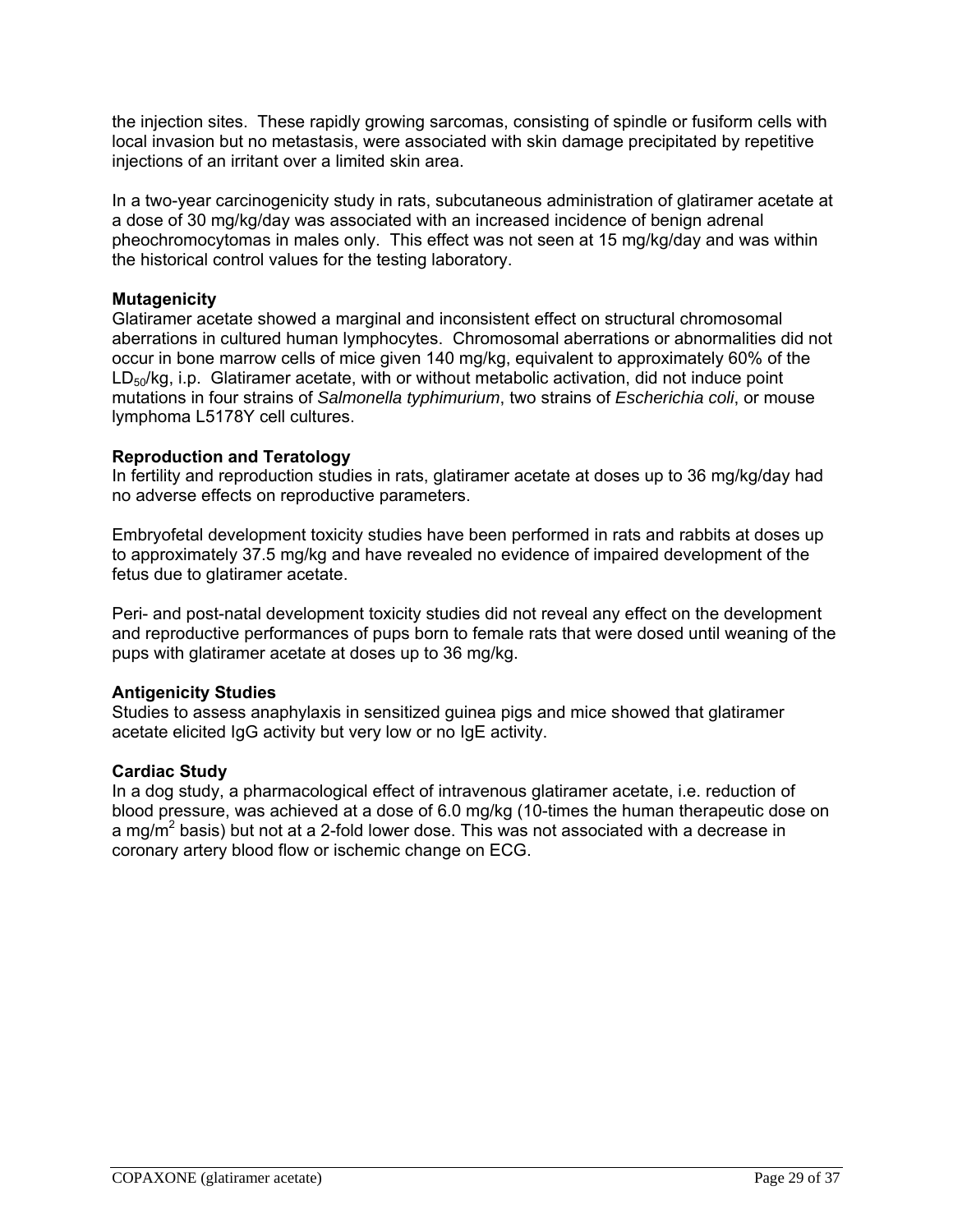## **READ THIS FOR SAFE AND EFFECTIVE USE OF YOUR MEDICINE**

## **PATIENT MEDICATION INFORMATION**

## **COPAXONE® glatiramer acetate injection**

Read this carefully before you start taking **COPAXONE** and each time you get a refill. This leaflet is a summary and will not tell you everything about this drug. Talk to your healthcare professional about your medical condition and treatment and ask if there is any new information about **COPAXONE**.

### **What is COPAXONE used for?**

COPAXONE **20 mg/mL** (**once-daily)** is used to treat patients with Relapsing Remitting Multiple Sclerosis (RRMS), including those who have experienced one episode of nervous system symptoms and who have abnormalities on their brain scan that may be the first signs of Multiple Sclerosis.

COPAXONE **40 mg/mL (three times-a-week)** is used to treat patients with Relapsing Remitting Multiple Sclerosis (RRMS).

COPAXONE is not a cure. Patients treated with COPAXONE experience fewer relapses (flareups of the disease).

#### **How does COPAXONE work?**

Multiple Sclerosis (MS) is thought to be a disease where your immune system causes your body to attack its own cells. This leads to loss of myelin, a substance that covers your nerve fibers. The loss of myelin eventually leads to the symptoms of MS.

COPAXONE is a mixture of small proteins. These small proteins are similar to a protein found in myelin. COPAXONE is thought to work by modifying the immune processes that are believed to cause MS.

### **What are the ingredients in COPAXONE?**

Medicinal ingredients: Glatiramer acetate Non-medicinal ingredients: Mannitol in sterile water for injection

#### **COPAXONE comes in the following dosage forms:**

Once-daily solution: 20 mg/1 mL pre-filled syringe. Three times-a-week solution: 40 mg/1 mL pre-filled syringe.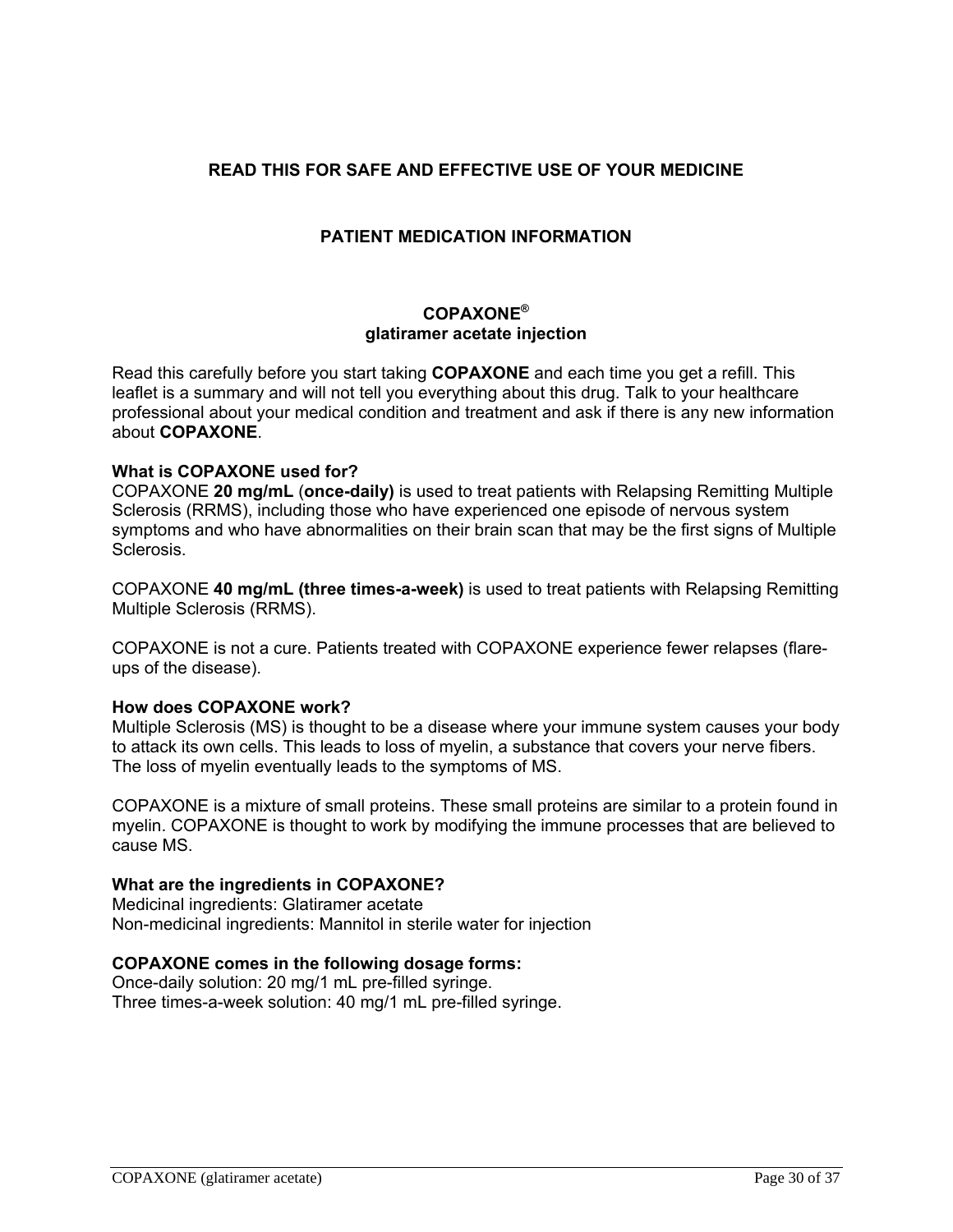## **Do not use COPAXONE if:**

- you are allergic to glatiramer or mannitol.
- the solution in the pre-filled syringe is cloudy, leaking or contains any particles.

**To help avoid side effects and ensure proper use, talk to your healthcare professional before you take COPAXONE. Talk about any health conditions or problems you may have, including if you:** 

- have heart disease. Some patients taking COPAXONE experience chest pain.
- have a history of developing severe allergic reactions.
- have chronic obstructive pulmonary disease (COPD).
- have asthma.
- have kidney problems.
- are pregnant, planning to become pregnant, or if you become pregnant while you are using this medication. COPAXONE is not recommended for use in pregnancy.
- are nursing.
- are under 18 years of age.

**Tell your healthcare professional about all the medicines you take, including any drugs, vitamins, minerals, natural supplements or alternative medicines.**

#### **How to take COPAXONE:**

The **first** time you use COPAXONE you:

- will be given full instructions on how to use it.
- should be supervised by a doctor or nurse.

Each pre-filled syringe should be:

- used only once.
- used only for subcutaneous injection.

## **Usual Adult Dose:**

- **COPAXONE 20 mg/1 mL** is injected once a day.
- **COPAXONE 40 mg/1 mL** is injected 3 times each week on the same 3 days each week, if possible (for example, Monday, Wednesday and Friday). The injections are given at least 48 hours (2 days) apart.

Your doctor will prescribe the correct dose for you. Do NOT change the dose or dosing schedule without consulting your doctor.

Do NOT stop using COPAXONE without consulting your doctor.

## **COPAXONE 20 mg/mL (once-daily) and COPAXONE 40 mg/mL (three times-a-week) are not interchangeable because they are different in their strength and dosing schedule**.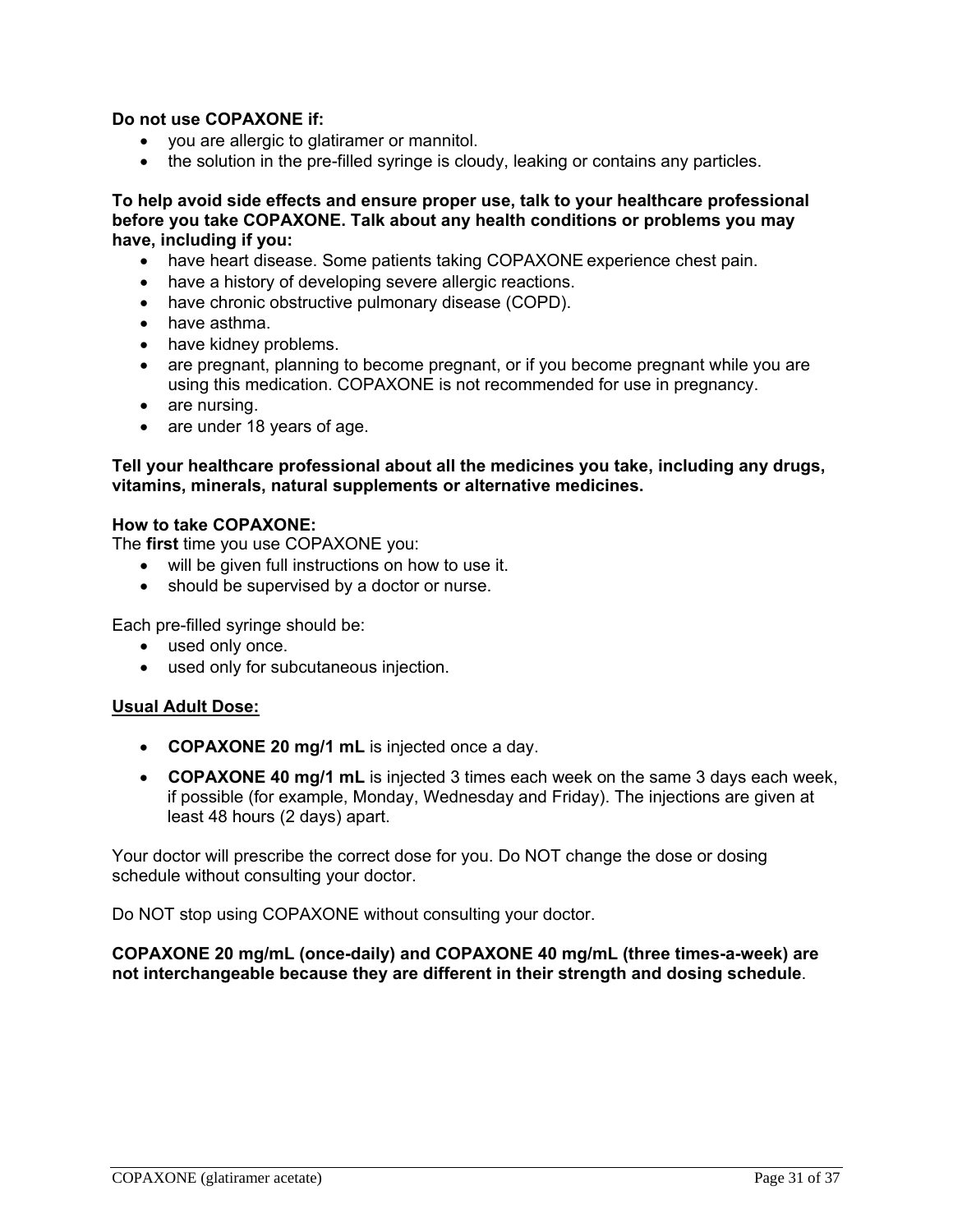### **INSTRUCTIONS FOR USE**

### **Step 1: Gathering the materials**

- Collect one of each of the items you will need on a clean, flat surface in a well-lit area.
	- o 1 COPAXONE pre-filled syringe. (Each syringe is contained inside a protective blister. Holding the package of syringes, tear off only 1 blister at a time. Keep all unused syringes in the refrigerator.)
	- o Alcohol swab (not supplied) or access to soap and water
	- o Dry cotton ball (not supplied)
- Ensure that the solution is at room temperature. Let the unopened blister containing the syringe stand at room temperature for at least 20 minutes.
- **Before you inject** wash and dry your hands. Avoid touching your hair or skin, after you have washed your hands. This will help prevent infection.
- Do **NOT** try to force small air bubbles out of the syringe before injecting the medicine.

## **Step 2: Choosing the site for injection**

You should have a planned schedule for your chosen injection sites and make note of it in a diary.

- There are **7** possible areas on your body for injection **(see Figure 1)**:
	- o back of upper arms (right and left)
	- o front and outside of thighs (right and left)
	- o upper buttocks/rear of hips (right and left)
	- o stomach (abdomen)
- If you are taking **COPAXONE 20 mg/1 mL (once-daily)**, pick a different area each day (one for each day of the week).
- If you are taking **COPAXONE 40 mg/1 mL (three times-a-week),** pick each injection area only once per week.
- Within each of the 7 areas there are many sites where you can inject the drug. Rotate the injection sites within the chosen area. **Choose a different injection site each time**.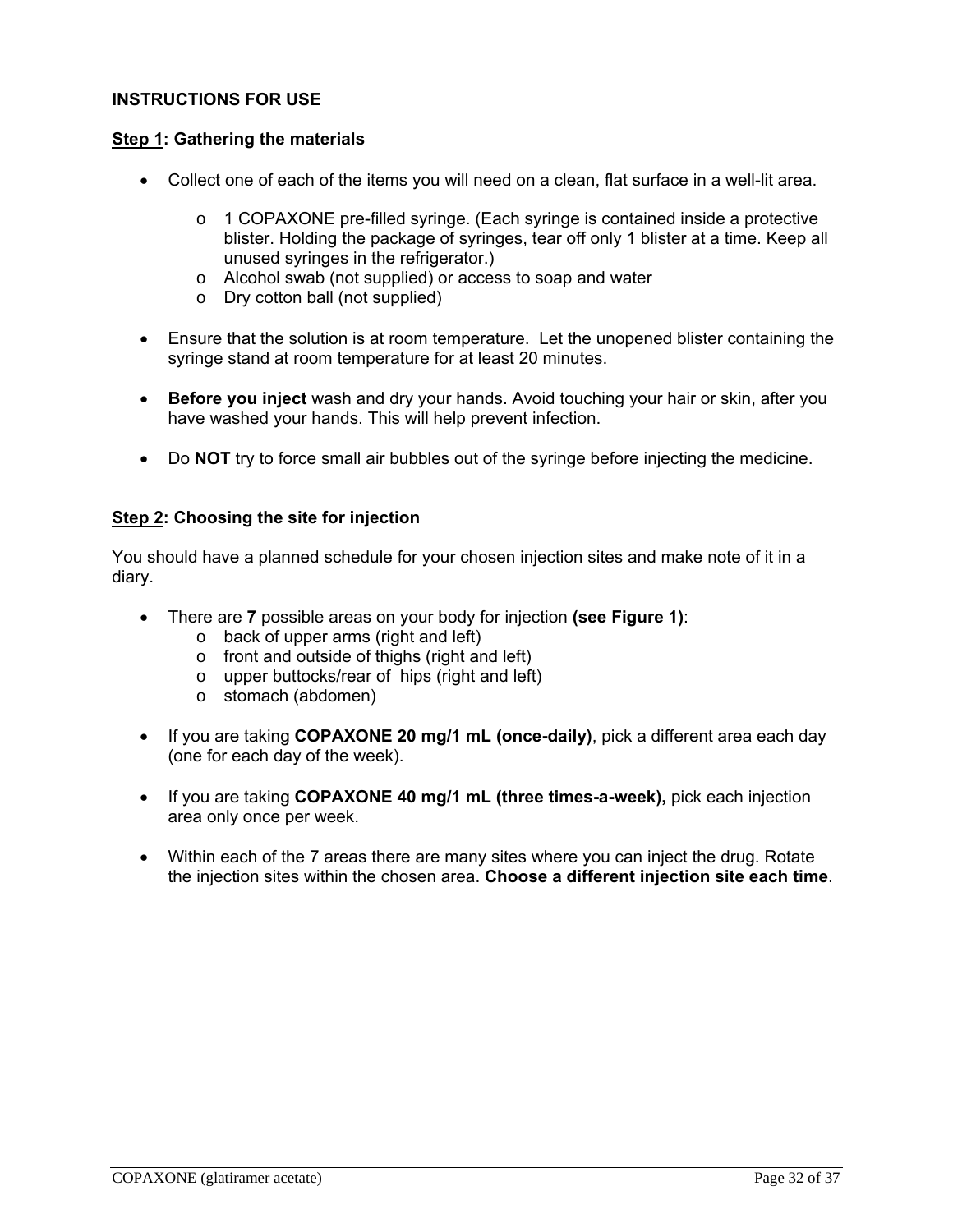## **Figure 1:**

| <b>Arms</b>                     | <b>Stomach</b>                     |
|---------------------------------|------------------------------------|
| Administer the injection in the | Administer the injection leaving 5 |
| upper back portion of the arm.  | cm (2 inches) around the navel     |
|                                 | Ħ                                  |

| <b>Buttocks</b>                 | <b>Thighs</b>                         |  |  |
|---------------------------------|---------------------------------------|--|--|
| Administer the injection in the | Administer the injection in the front |  |  |
| upper and outer rear quadrant.  | and outer part of the thigh, 5 cm     |  |  |
|                                 | (2 inches) above the knee and 5       |  |  |
|                                 | cm (2 inches) below the groin.        |  |  |

- **Please note:** do NOT inject in any area that is:
	- o painful.
	- o discoloured.
	- o where you feel firm knots or lumps.
	- o where skin depression has occurred (a "dent" at the injection site). Further injections in these sites may make the depression deeper.

**Hard to inject areas:** There may be some areas on your body that may be hard for you to inject the drug yourself (such as the back of your arms). You should ask your doctor or nurse for instructions on how to inject COPAXONE in these areas.

## **Step 3: Injection**

- 1. Remove the syringe from its protective blister by peeling back the paper label. Place the syringe back on the clean, flat surface.
- 2. Clean the site you have chosen to inject by using:
	- a fresh alcohol swab. (Let it air dry for 1 minute to reduce any stinging.)

or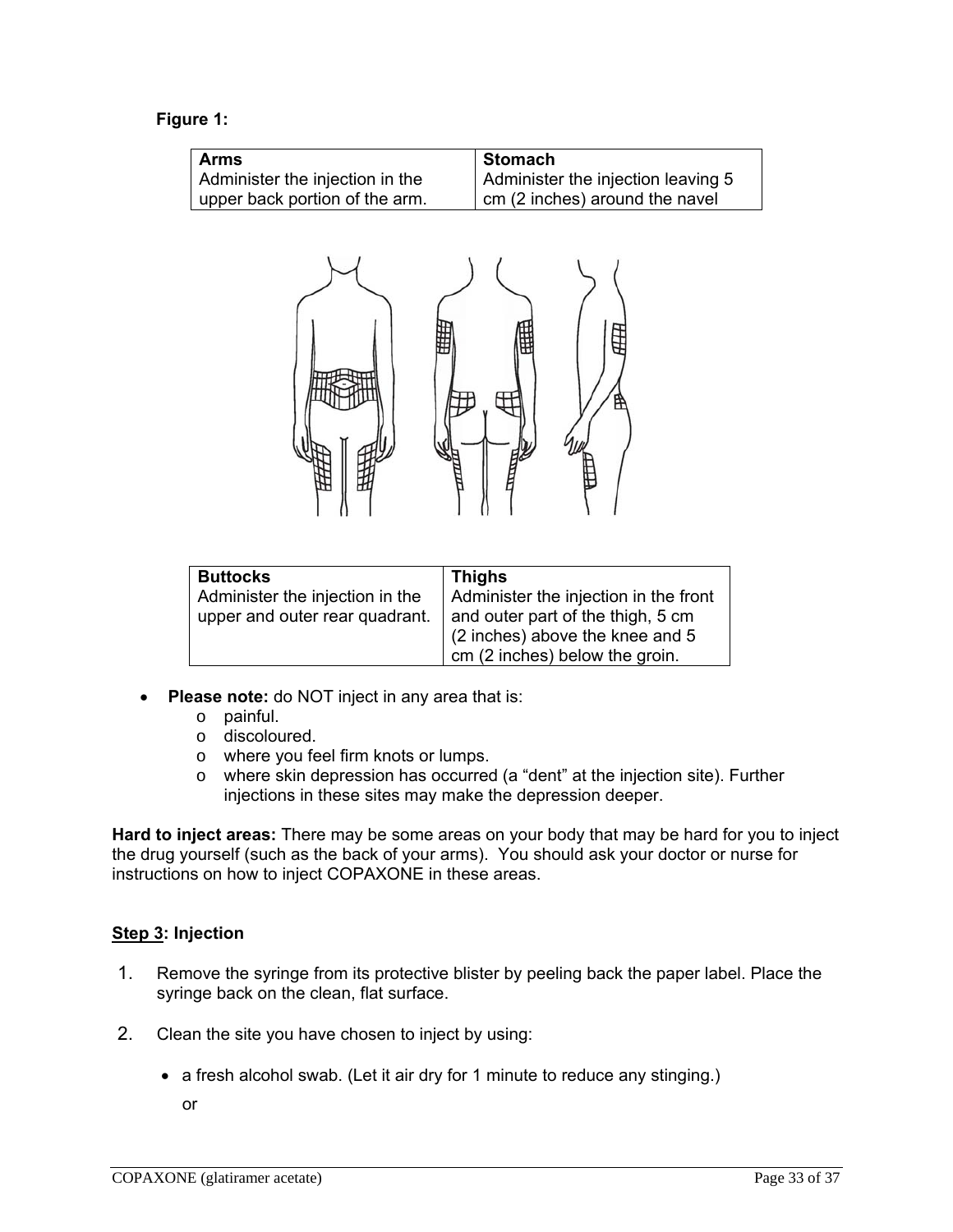- soap and water
- 3. Using the hand you write with, pick up the syringe as you would a pencil. Remove the needle cap from the needle.
- 4. With your other hand, pinch about a 5 centimeter (2 inch) fold of skin between your thumb and index finger **(See Figure 2).**
- 5. While resting the heel of your hand against your body, insert the needle at a 90° angle. When the needle is all the way in the skin, let go the fold of skin **(See Figure 3)**.





 **Figure 2 Figure 3**

- 6. To inject the medication, hold the syringe steady and push down on the plunger. This should take only a few seconds. **(See Figure 3)**
- 7. Pull the needle straight out.
- 8. Press a dry cotton ball on the injection site for few seconds.
- 9. Throw out the syringe and the needle cap in a safe hard-walled plastic container.

## **Proper disposal of needles:**

- Throw out all used syringes in a hard-walled plastic container (such as a Sharps container from a pharmacy).
- Keep the cover of this container closed tight and **out of the reach and sight of children.**
- When the container is full, check with your doctor, pharmacist or nurse about proper disposal.

## **Overdose:**

If you think you have taken too much COPAXONE, contact your healthcare professional, hospital emergency department or regional Poison Control Centre immediately, even if there are no symptoms.

## **Missed Dose:**

**COPAXONE 20 mg/mL (once daily):** If you miss a dose, you should take it as soon as you remember. If it is less than 12 hours before your next dose, skip the missed dose and take your next dose at the usual time. Do NOT give yourself 2 injections in the same 12-hour period.

**COPAXONE 40 mg/mL (three times-a-week):** If you miss a dose, you should take it as soon as you remember. If it is less than 48 hours before your next dose, skip the missed dose and take your next dose at the usual time. Do NOT give yourself 2 injections in the same 48-hour period.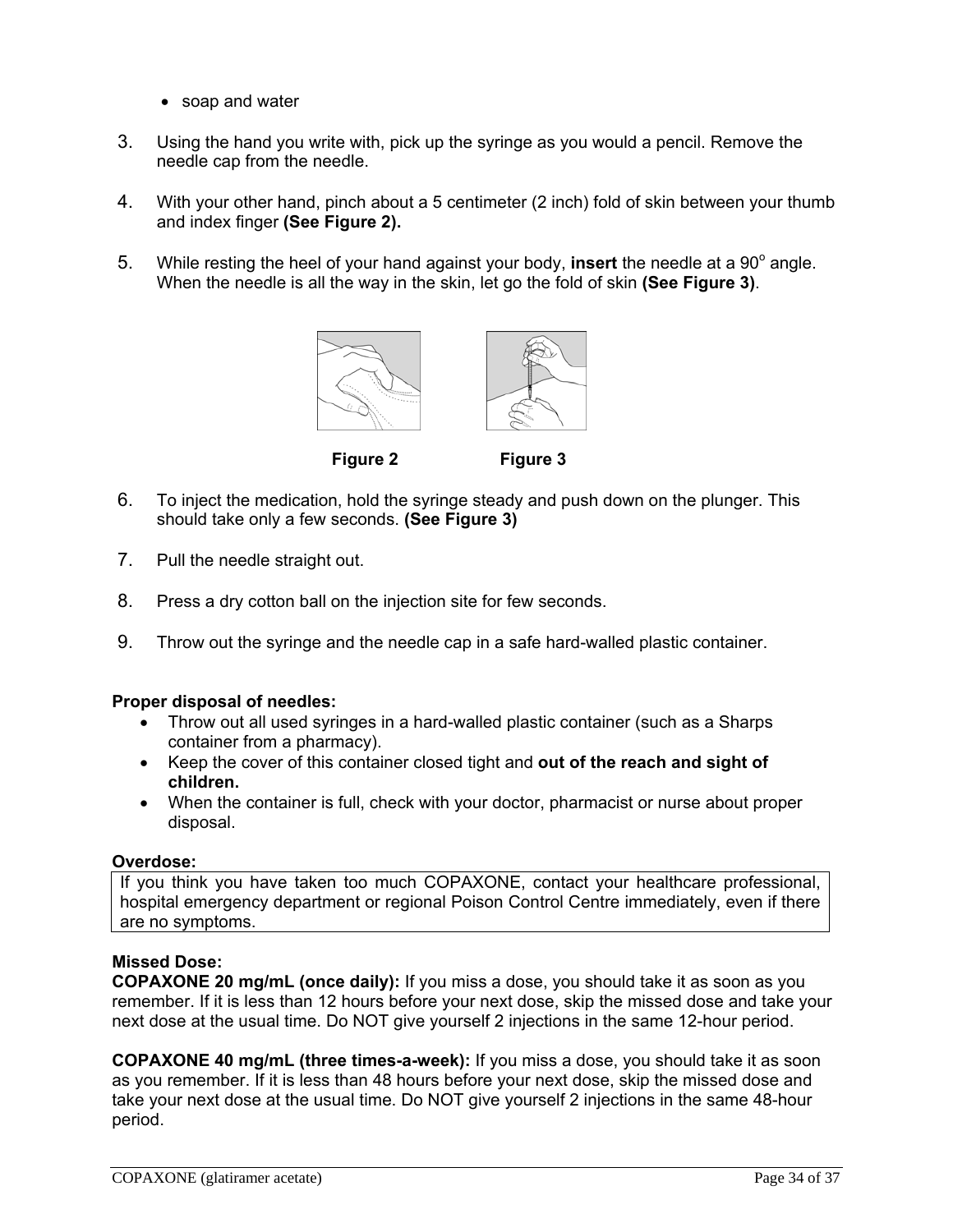## **What are possible side effects from using COPAXONE?**

These are not all the possible side effects you may feel when taking COPAXONE. If you experience any side effects not listed here, contact your healthcare professional.

The most common side effects of COPAXONE are:

- Skin reactions at the injection site. These include:
	- o Redness
	- o Pain
	- o Inflammation
	- o Itching
	- o Swelling
	- o Lumps
- A permanent "dent" under the skin at the injection site, caused by damage to the fatty tissue at that site.
- Rash
- Hives
- Headache
- A feeling of worry, nervousness, unease (anxiety)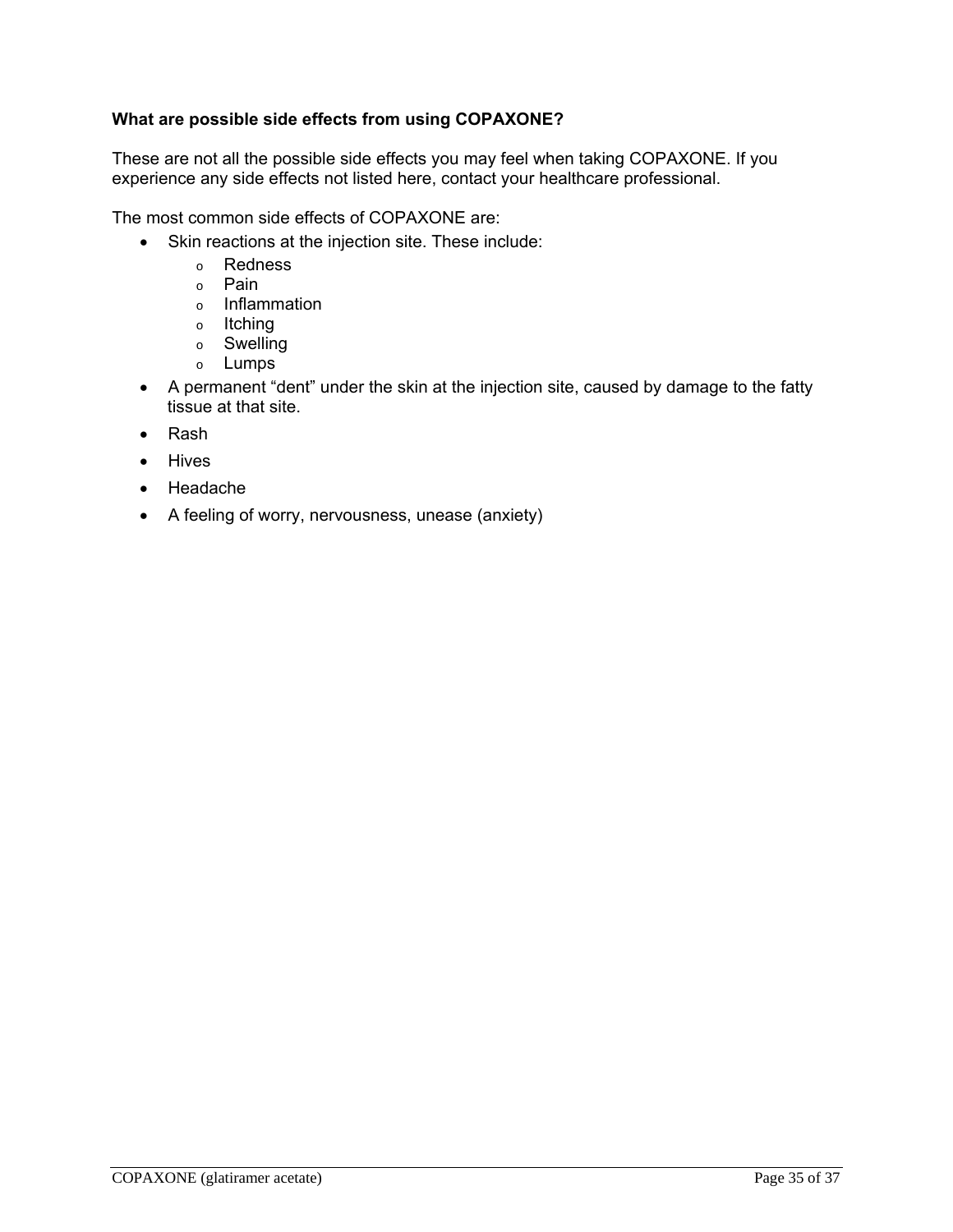| Serious side effects and what to do about them                                                                                                                                                                                                                  |                                            |                 |                                       |  |
|-----------------------------------------------------------------------------------------------------------------------------------------------------------------------------------------------------------------------------------------------------------------|--------------------------------------------|-----------------|---------------------------------------|--|
| Symptom / effect                                                                                                                                                                                                                                                | Talk to your<br>healthcare<br>professional |                 | Stop taking drug and<br>get immediate |  |
|                                                                                                                                                                                                                                                                 | Only if<br>severe                          | In all<br>cases | medical help                          |  |
| <b>COMMON</b>                                                                                                                                                                                                                                                   |                                            |                 |                                       |  |
| Post-injection Reaction: Flushing, dizziness,<br>skin eruptions with irritation, sweating, chest<br>pain, chest tightness, irregular heartbeat,<br>anxiety, difficulty in breathing, tightness in the<br>throat, hives appearing immediately after<br>injection |                                            |                 | √                                     |  |
| Low blood pressure: dizziness, fatigue,<br>nausea                                                                                                                                                                                                               |                                            | √               |                                       |  |
| High blood pressure: headache, dizziness,<br>blurred vision or shortness of breath                                                                                                                                                                              |                                            | $\sqrt{}$       |                                       |  |
| Breathing problems: shortness of breath,<br>difficulty breathing                                                                                                                                                                                                |                                            | $\sqrt{}$       |                                       |  |
| Fast heart beat or skipping a beat                                                                                                                                                                                                                              |                                            | $\sqrt{ }$      |                                       |  |
| Chest pain: pressure or tightness in the chest                                                                                                                                                                                                                  |                                            | $\sqrt{ }$      |                                       |  |
| Back, neck or joint pain                                                                                                                                                                                                                                        | $\sqrt{ }$                                 |                 |                                       |  |
| Angioedema: Swelling of the arms, legs or<br>face                                                                                                                                                                                                               | √                                          |                 |                                       |  |
| Depression: change in weight, difficulty<br>sleeping, lack of interest in regular activities                                                                                                                                                                    | $\sqrt{}$                                  |                 |                                       |  |
| Changes to your vision                                                                                                                                                                                                                                          | $\sqrt{ }$                                 |                 |                                       |  |
| <b>RARE</b>                                                                                                                                                                                                                                                     |                                            |                 |                                       |  |
| Serious Allergic Reactions: rash, hives,<br>swelling of the face, lips, throat, difficulty<br>swallowing or breathing                                                                                                                                           |                                            |                 | √                                     |  |

If you have a troublesome symptom or side effect that is not listed here or becomes bad enough to interfere with your daily activities, talk to your healthcare professional.